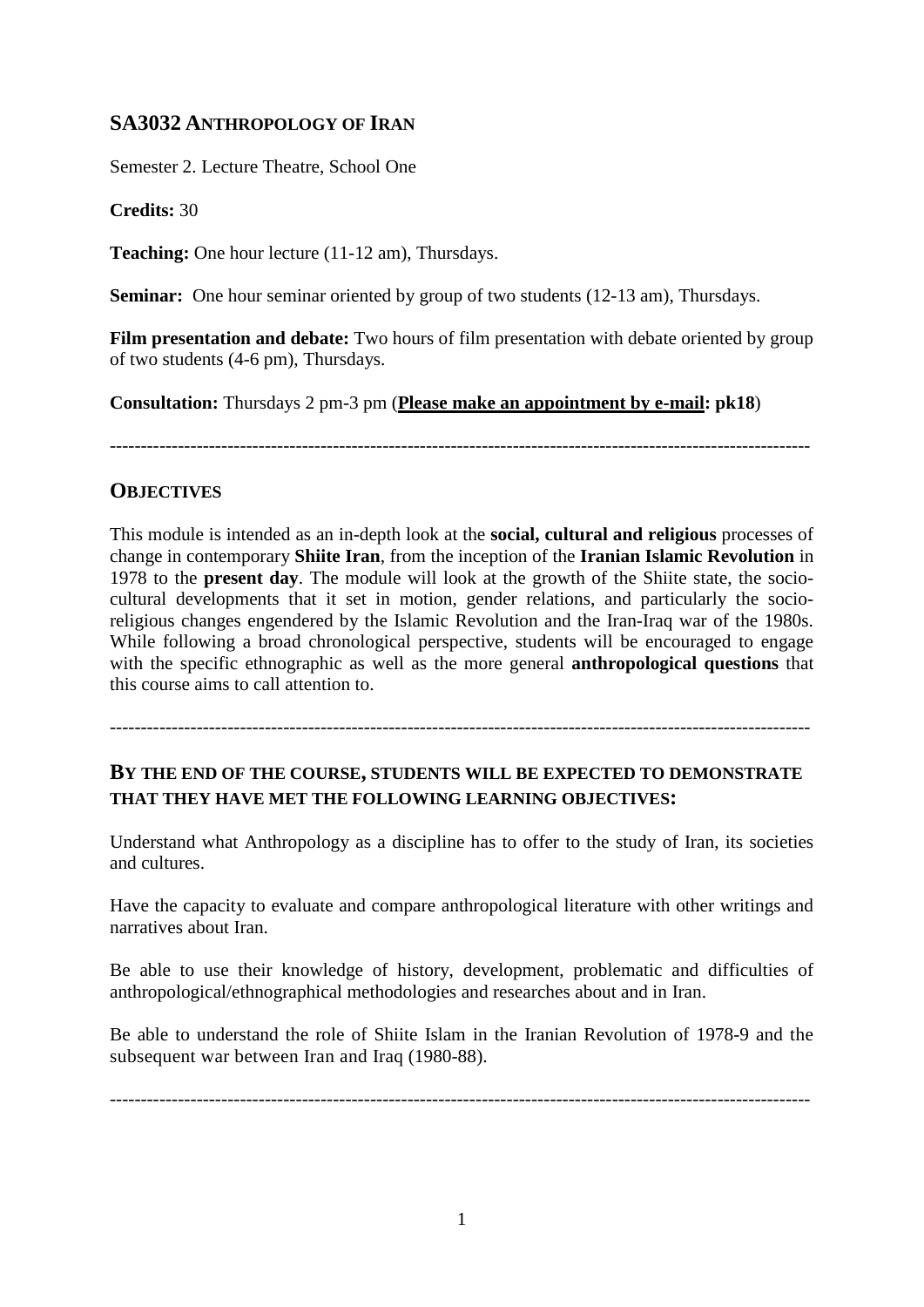## **ASSESSMENT**

The overall grade for this module will be made up of two main components:

- 1. Assessed essay 50%
- 2. Final exam 50%

#### **Assessed essay** (50% of final mark)

Essays should be submitted on the Module Management System (**MMS**) by xx on xx. They should be **3000 words** in length. Extensions to the essay deadlines must be negotiated in person with the module convenor at least **72 hours** before the due date.

Students will follow styles and guidelines of the "Iranian Studies" journal for the preparation of the text of their **essays**:

http://www.tandf.co.uk/journals/journal.asp?issn=0021-0862&linktype=44

#### **Final Exam** (50% of final mark)

This will be a **three hours exam**. Students will have three hours to answer two questions: one commentary (Section A) and one essay (Section B). Students will have a free choice between three examples provided for commentary; however, they should not answer the essay question on the same topic as their coursework essay.

-----------------------------------------------------------------------------------------------------------------

#### **EXPECTATIONS OF STUDENTS**

Our course uses dynamic, participatory and active learning methods. Therefore students are expected to play an active role in their own and others' learning. **This means selfpreparation; attendance in classes and film screenings are extremely important and will count heavily in the evaluation of student performance.** There is no text book for the course; readings and documentary films will be available on the **MMS**. Readings, assignments and documentary films will be posted on the course site a week before the relevant class. The course will require, on average, about **70** pages of reading, viewing two documentary films and participation in discussions for class and film screenings each week.

When participating in presentations/discussions you will be expected to explain your views using **reasoned arguments** and provide **evidence** for assertions of fact. You will need to demonstrate that you understand the difference between **opinion** and **fact**. You will be expected to **respect others' views and listen**. You do not have to agree with your classmates, but you must give them your full attention and consideration.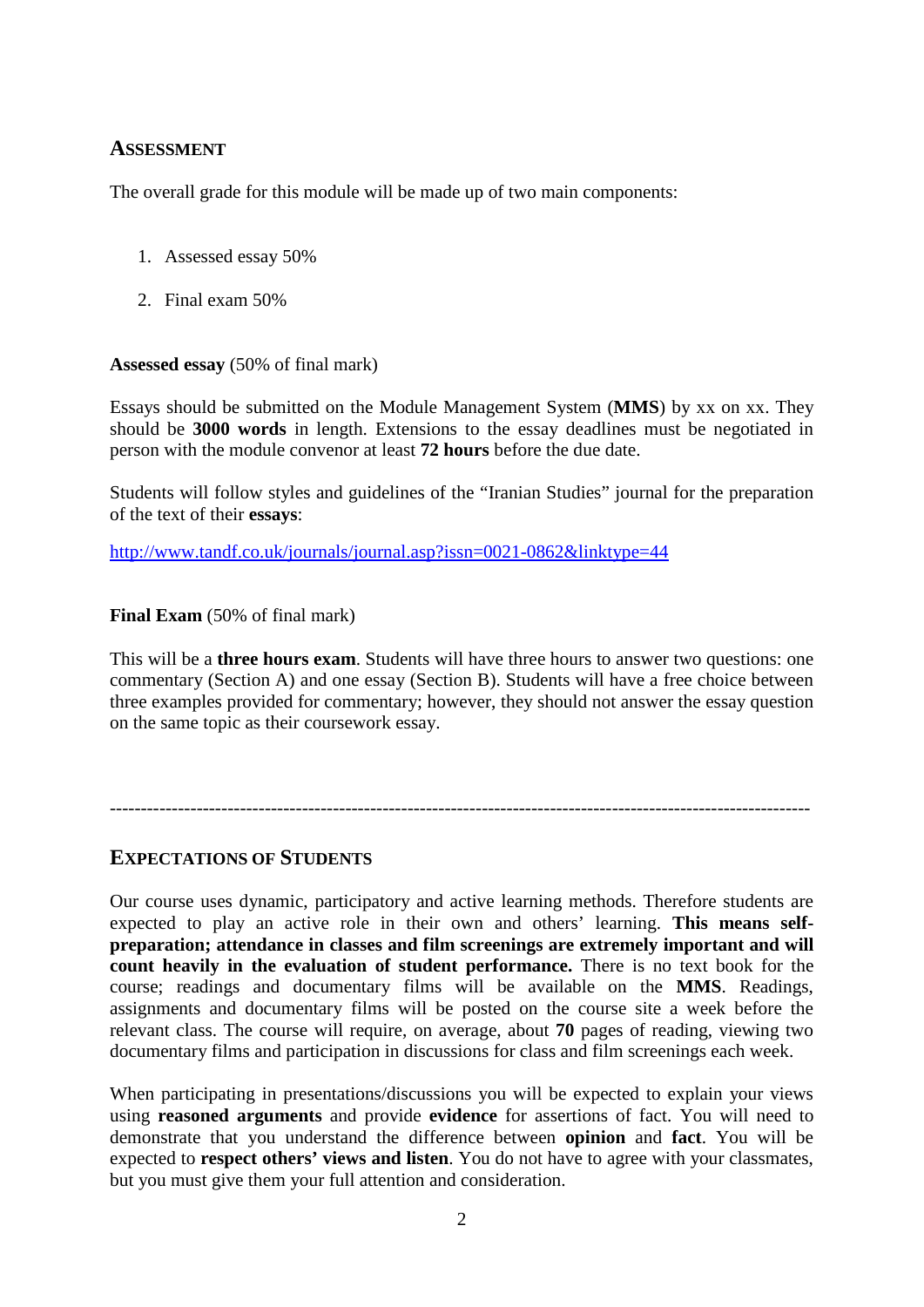### **PREPARATION**

- Be well prepared for class.
- Read the assigned material and watch the documentary films before attending the class to more easily follow the lecture and fully participate in class and film discussions.
- Bring the week's reading material to class with you (*print out your course materials or bring your laptop to class so that you may refer to the readings on-line*) so that you can refer to it during lectures, seminars (group discussions) and documentary film debates.
- Take careful lecture notes.
- PowerPoint presentations used in lectures will be posted on MMS following the class session in which they are used but you should be **aware that they do not include all supplementary information provided during lectures**.

-----------------------------------------------------------------------------------------------------------------

# **PARTICIPATION**

Class sessions will include a combination of lectures, group exercises, student presentations/discussions (seminars), student film debates and on-line discussions. Therefore students are encouraged strongly to **participate actively** in all aspects of the course.

#### **Group-Based Presentations** (two students in each group)

You will do three group projects with your team.

#### **1- Seminar Presentation**

In the second half of each course you will present your group seminar presentations. This will involve **PowerPoint presentation**, a **written team presentation** (1000 words) and a **written handout** (400 words excluding bibliography). Your performance on this exercise will be **an important part** of your participation grade. Your **PowerPoint presentations**, **written team presentations** and **written handouts**  should be prepared in advance.

Each group, should submit first draft of their **PowerPoint presentations**, **written team presentations** and **written handouts** (on the MMS) to the convenor for have his feedbacks. **All materials should be saved ONLY on word 2003-7 PC version**.

Students will follow styles and guidelines of the "Iranian Studies" journal for the preparation of the text of their **PowerPoint presentations**, **written team presentations** and **written handouts**:

http://www.tandf.co.uk/journals/journal.asp?issn=0021-0862&linktype=44

#### **1.a. PowerPoint Presentations**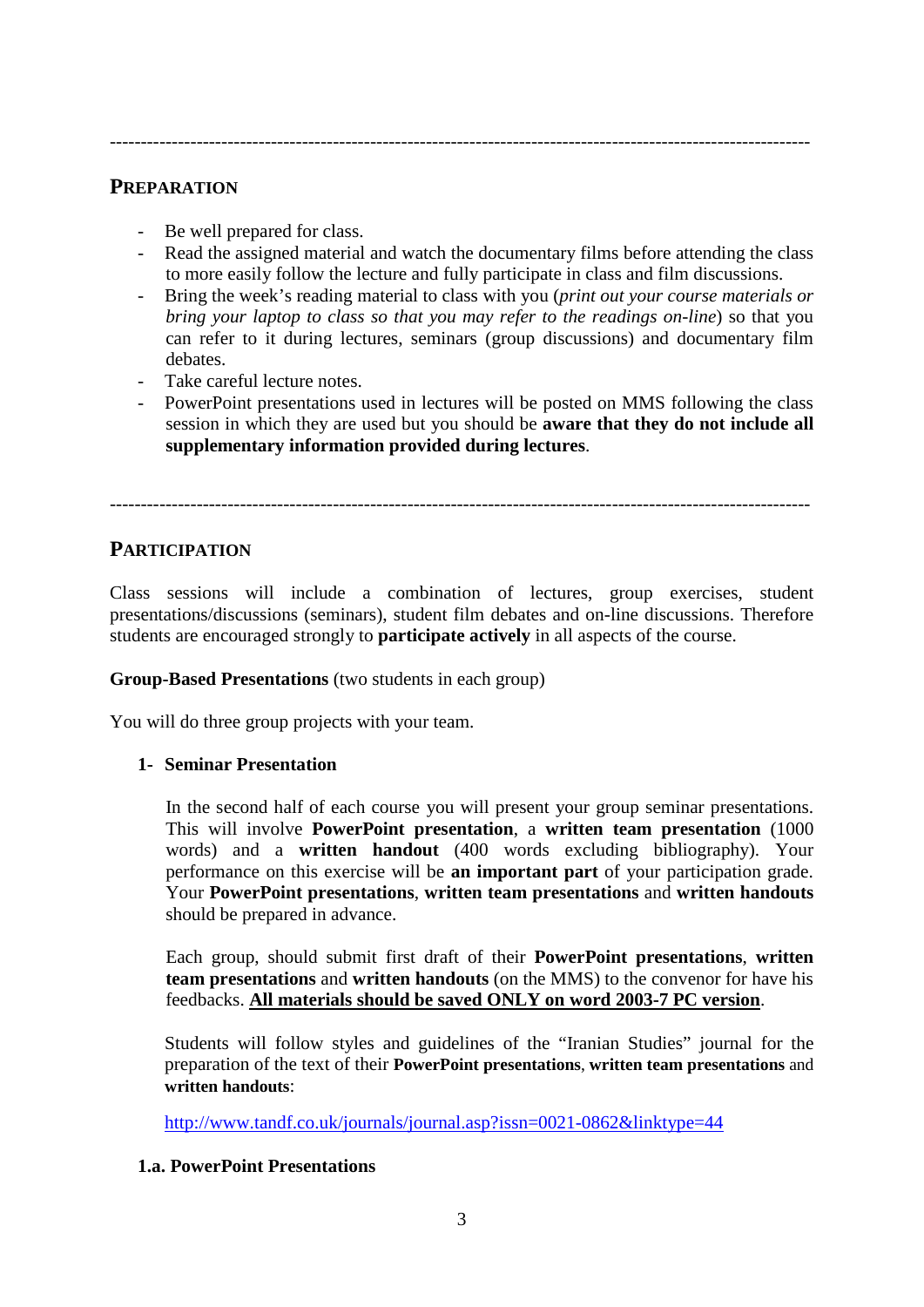- Your presentations should include everything you are presenting and arguing in your **written team presentation.**
- You should use images, photos, maps and other visual materials in your presentation. Using part of the films in your presentation is optional.
- You need to prepare and save your **PowerPoint** p**resentation** in PC format if you are using a MAC computer.
- Before preparing your **PowerPoint presentation**, visit these sites and read them carefully:

#### **Tips for Using PowerPoint for Academic Presentations**

http://www.bu.edu/celop/mll/tutorials/powerpoint.html

#### **Using PowerPoint in Oral Presentations**

http://www.lc.unsw.edu.au/onlib/ppoint.html

#### **1.b. Written Team Presentations**

Each group will be required to write a **written paper** (1000 words) in conjunction with the topic of the **lecture of the same day**. This team presentation will be the main basis of your PowerPoint presentation but it should be more general and include your arguments and problematics.

#### **1.c. Written Handouts**

You should print your written handout in advance and distribute it among your classmates at the beginning of your presentation (you may request our Departmental Secretary to copy it for you).

- Restrict your handout to one page
- Keep your text as the storyline
- Use a minimum one image if you can
- The addition of a **bibliography and further readings is compulsory**
- Add your name and contact details at the end of your handout.

For more information on the preparation of the **written handout**, visit:

http://www.rethinkpresentations.com/how-to-write-a-presentation-handout-5-effective-ideas/

#### **2- Film Presentation**

Also, for each evening film presentation (on the same day) you will prepare a **Group Team Presentation** (in the same group as the morning session). Your film presentation and analyses will also involve a **written handout** (300 words).

#### **3- Weekly On-line Discussions**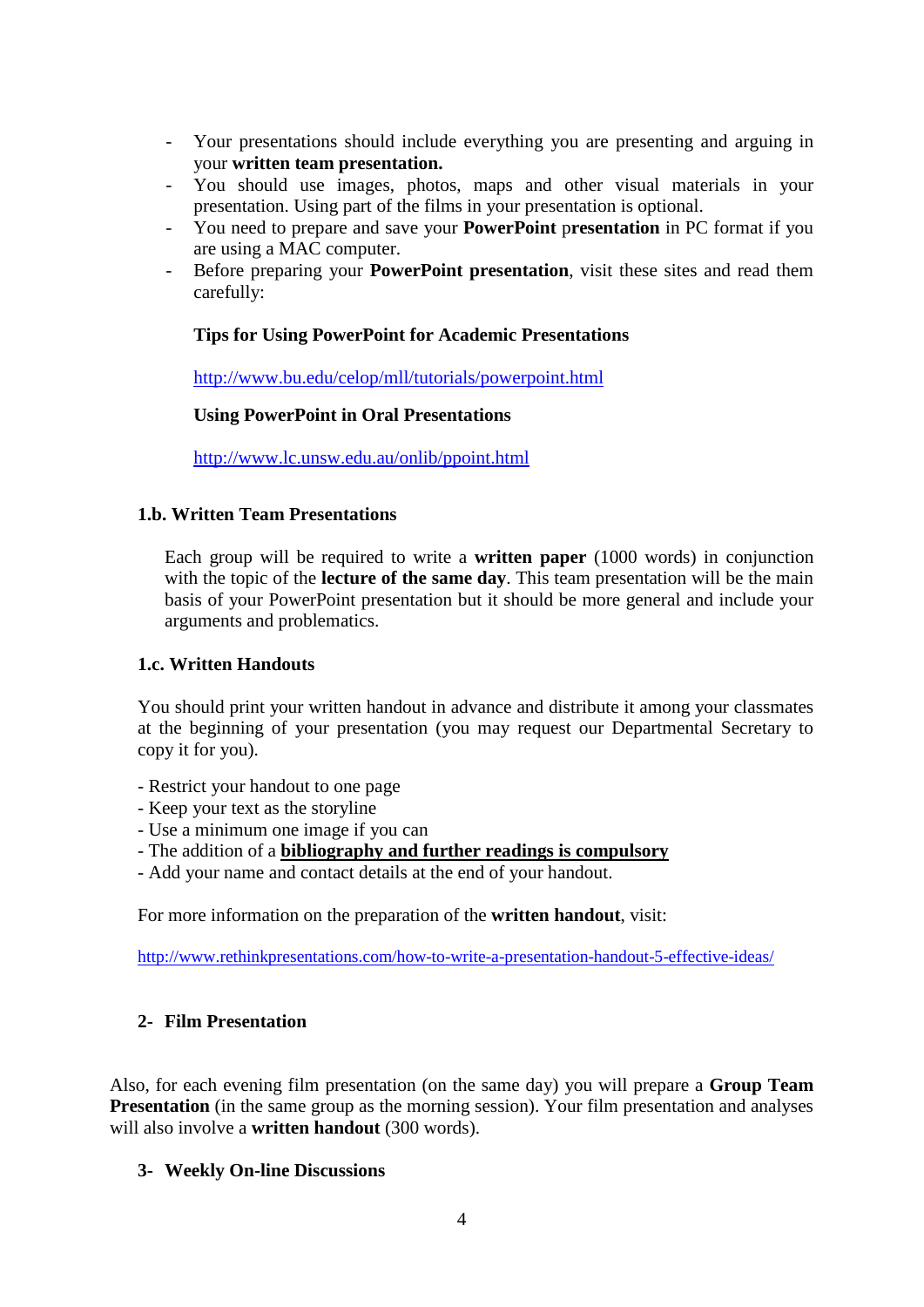Each week students will be required to participate in an on-line discussion. **Questions to be addressed in the on-line discussion will be available at the end of each class for the following week.** 

**You must make at least one posting by midnight on Tuesday.** It may be a response to others in the group, but it should be more than "I agree": it should add something substantive and show a good understanding of the readings. **You must make at least one further posting responding to a classmate before the start of class.**

Overall, your performance in these discussions will account for of your final grade. These online discussions are an important part of the learning experience for this course. You will need to plan your schedule accordingly as failure to participate will negatively affect your final grade. Because these discussions are designed to foster interaction among students, missed discussions cannot be made up. You must participate in the discussion by posting a certain number of messages (at least 2 as explained above) over more than one day but the actual days and times that you participate will be up to your schedule.

The best option is to post several quality messages spread over at least two days. Within your posts you should include **at least one original post** responding to the questions and **at least one substantive response** to a peer. In addition, if someone replies to your post **you should respond thoughtfully** to them. This will ensure that you are really having a dialogue with your classmates as the discussion evolves. **Posting everything at the last minute does not allow for true interaction and will be graded down.**

#### **Don't forget**

Plan to use **formal writing** rather than the informal style used in e-mails or texting. Sentences should be **complete** and **grammatically correct**. Your writing should demonstrate **collegelevel mastery of written English**. You will be expected to use **proper quoting, paraphrasing and summarizing** when you are drawing on ideas from sources other than yourself.

Make sure you review these links before any text submission:

#### **Quoting, Paraphrasing, and Summarizing**

http://owl.english.purdue.edu/owl/resource/563/01/

#### **How to Write Abstracts**

http://www.unc.edu/depts/wcweb/handouts/abstracts.html

-----------------------------------------------------------------------------------------------------------------

#### **ATTENDANCE**

You should **plan to attend every scheduled course session**. Students must sign in personally at the beginning of class; **failure to do so will result in a loss of attendance points**.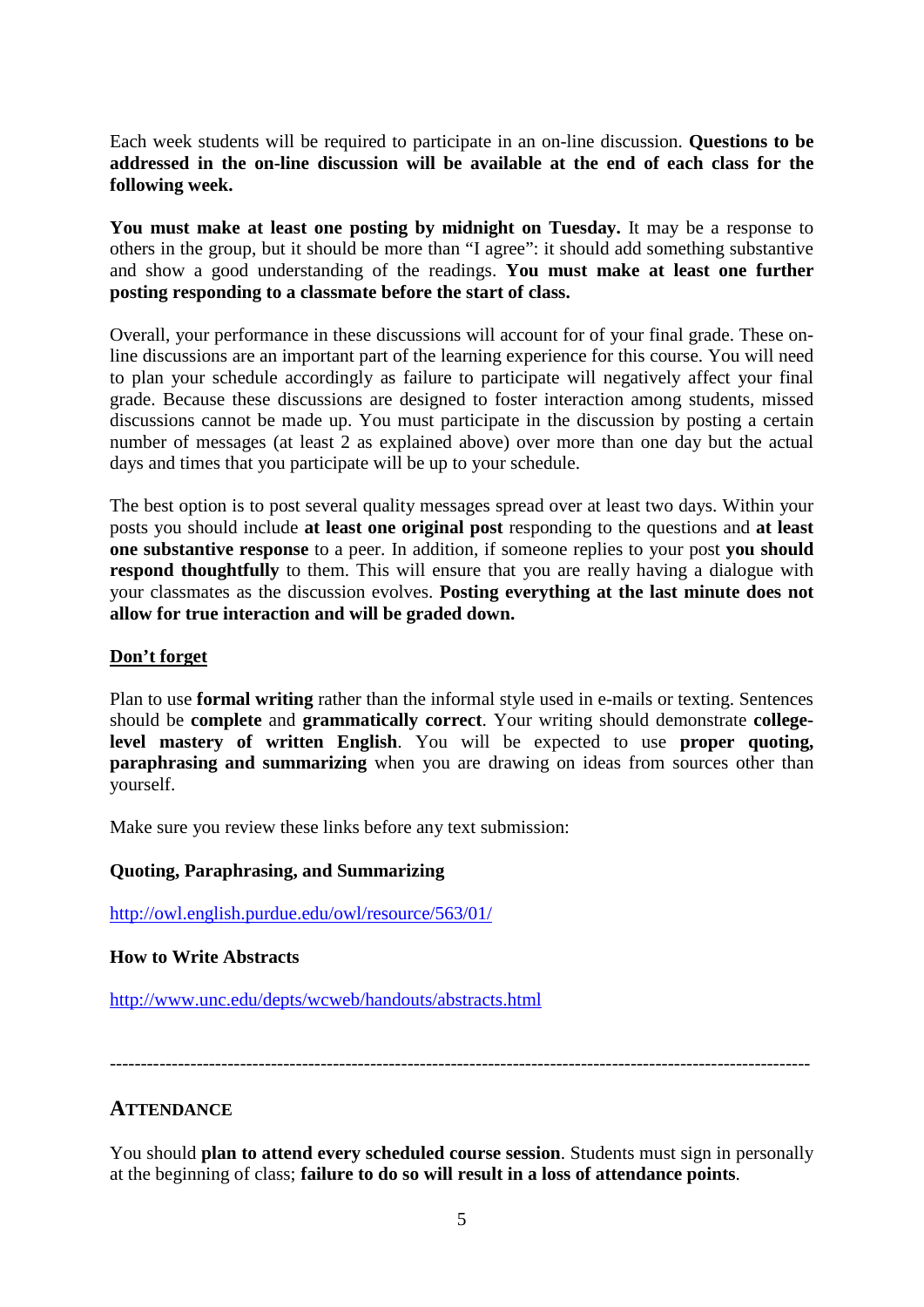If you cannot attend a class, you must let convenor of the course know in advance. If that is impossible because of an emergency, let us know as soon as practicable (e-mail to: **pk18**). We recognize that illness, death in the family or other emergencies happen, and will excuse absences as long as the affected student can provide us with proof. Signing in for another student is considered academic dishonesty and can result in failing the course.

**Be punctual.** Students who are late to class two times lose the same number of attendance points as students who miss an entire class.

**Stay for the whole class**. Students who leave early without the convenor's permission will be marked absent for the entire class.

-----------------------------------------------------------------------------------------------------------------

#### **COMMUNICATION**

The course will use the MMS heavily for communication and group work. You should familiarize yourself immediately with the workings of MMS. The convenor of the course will communicate all official course correspondence via e-mail, for the whole class. Students are responsible for all information communicated to them via email by the convenor. Verbal discussions with the convenor before or after class will not be considered official unless followed up with **written email confirmation**. No other web-based course-related sites (e.g. Facebook) are permitted for course activity **without explicit permission from the course convenor**.

Feel free to contact the convenor via email (**pk18**) with questions or concerns about the course. We will do our best to get back to you within **24 hours**. When e-mailing the convenor, always include the course number (SA3032) in the subject line of your e-mail. -----------------------------------------------------------------------------------------------------------------

## **Electronic Equipment**

Any use of electronic equipment must be related to the course and be authorized. **Texting**, **talking on your phone**, **e-mailing** or **surfing the web** on unrelated matters are all prohibited during class. **Students who repeatedly do these things during class time will be asked to leave class and will be counted absent for the week**.

-----------------------------------------------------------------------------------------------------------------

## **Course Readings and Other Materials**

All materials are available on **MMS** or in **Short Loan** section of library. You can access the site by going to www.st-andrews.ac.uk/mms. To sign in use your assigned university ID and Password login. If you have a problem call the helpdesk and they will help you. Further instructions will be covered during lectures.

This is a preliminary syllabus. It may be amended during the course depending on student interests and needs.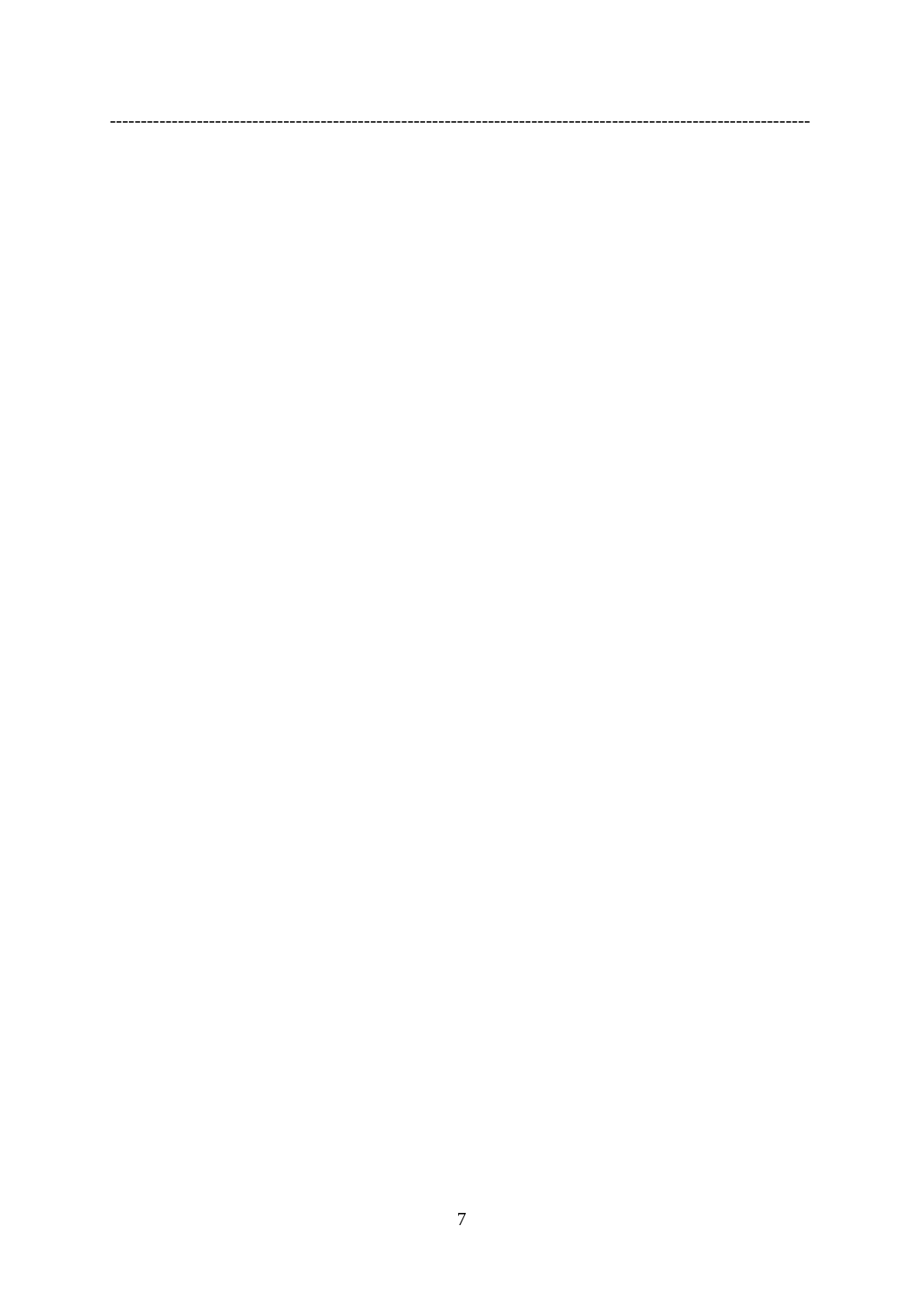# **(SA3032) ANTHROPOLOGY OF IRAN**

# **OVERVIEW OF MODULE TIMETABLE**

# **SCHEDULE OF CLASSES**

**WEEK ONE- FEBRUARY 10. INTRODUCTION TO THE COURSE**

**WEEK TWO- FEBRUARY 17. INTRODUCTION TO ANTHROPOLOGY OF/AND IN IRAN**

**WEEK THREE- FEBRUARY 24. ETHNICITY, RELIGION AND CULTURAL DIVERSITY** 

**WEEK FOUR - MARCH 3. IRANIAN SHIISM AND NATIONAL IDENTITY**

**WEEK FIVE- MARCH 10. SOCIO-CULTURAL IMPACTS OF SHIITE REVOLUTION (1978-9)**

**WEEK SIX- MARCH 17. WAR, MARTYRDOM AND POPULAR SHIITE CULTURE (1980-88)**

**WEEK SEVEN- MARCH 24. RITUAL, SPACE AND SACREDNESS**

----------------------------------------------------------------------------------------------------------------- Spring vacation

-----------------------------------------------------------------------------------------------------------------

**WEEK EIGHT- APRIL 14. GENDER ISSUES AND FAMILY**

**WEEK NINE- APRIL 21. YOUTH, SEX LIFE AND FASHION**

**WEEK TEN- APRIL 28. VISUAL ART, CINEMA, AND MEDIA**

# **SCHEDULE OF INVITED GUEST SPEAKERS**

**(COMPULSORY FOR ALL STUDENTS)**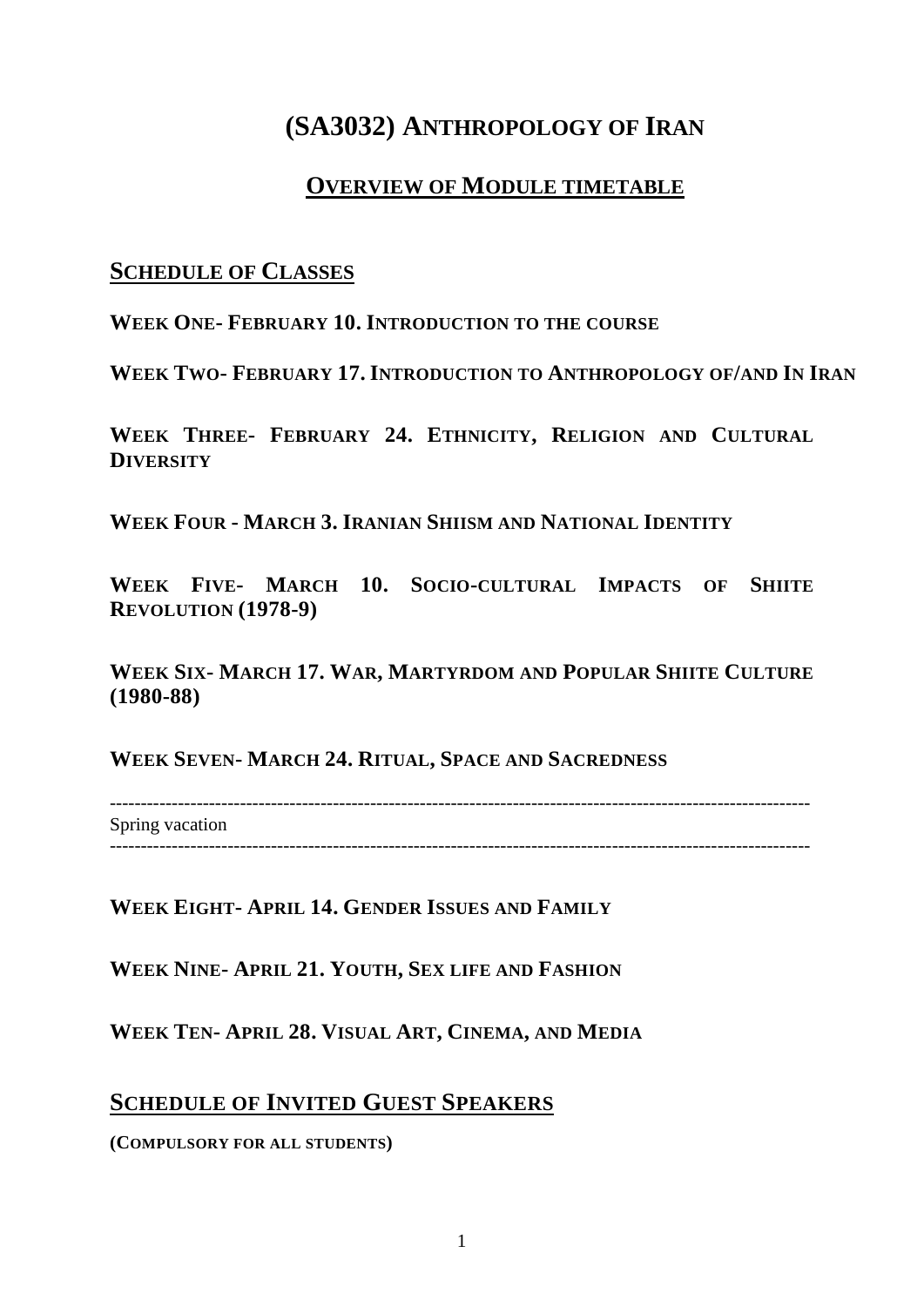# **(HEBDOMADOR'S ROOM)**

# **DR. Z. OLSZEWSKA- FEBRUARY 22. (10-11.30 AM)**

UNIVERSITY OF OXFORD, UK

# **PROF. A. BEHDAD- MARCH 15. (4-6 PM)**

UNIVERSITY OF CALIFORNIA, USA

# **PROF. A. BEHDAD- MARCH 21. (4-6 PM)**

UNIVERSITY OF CALIFORNIA, USA

# **PROF. F. KHOSROKHAVAR- APRIL 26. (10-11.30 AM)**

ÉCOLE DES HAUTES ETUDES EN SCIENCES SOCIALES (EHESS), FRANCE

# **SCHEDULE OF STUDENT'S WORKSHOP**

**(COMPULSORY FOR ALL STUDENTS)** 

# **HEBDOMADOR'S ROOM**

**WEEK TEN- APRIL 27. (9 AM-6 PM)**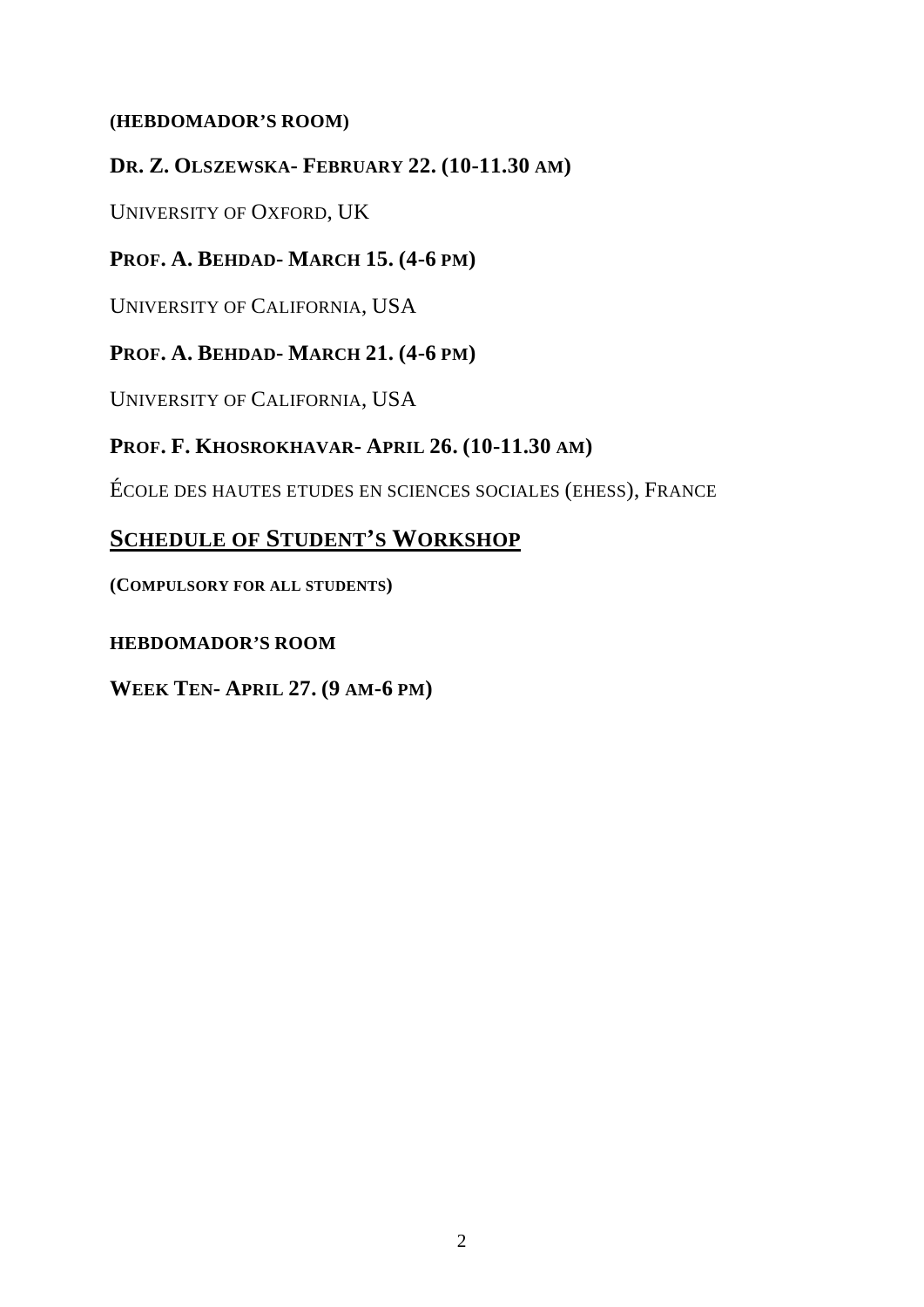# **SA3032 ANTHROPOLOGY OF POST-REVOLUTIONARY IRAN**

#### **BACKGROUND READING**

#### *Anthropology of the Middle East*

Abu-Lughod, Lila. 1989. "Zones of Theory in the Anthropology of the Arab World." Annual Review of Anthropology, 18: 267-306. (available on MMS)

Eickelman, D. 1998. The Middle East and Central Asia: An Anthropological Approach. Upper Saddle River, N.J.: Prentice Hall, 336-360. (available on MMS)

Fernea, Robert. 1975. "Anthropology of the Middle East and North Africa: A Critical Assessment", Annual Review of Anthropology, 4: 183-206. (available on MMS)

Gilsenan, M. 2005. Recognizing Islam: An Anthropologist's Introduction. London: Croom Helm. (available in Libraray)

Lindholm, Charles. 1995. "The New Middle Eastern Ethnography." Journal of the Royal Anthropological Institute1, (4): 805-820. (available on MMS)

#### *Anthropology of Islam*

Abdul Hamid el-Zein, 1977. "Beyond Ideology and Theology: The Search for the Anthropology of Islam." Annual Review of Anthropology, (6) : 227-254. (available on MMS)

Asad, T. 1986. The Idea of an Anthropology of Islam. Center for Contemporary Arab Studies, Georgetown University, 1-23. (available on MMS)

Lindholm, C. 1996. The Islamic Middle East: An Historical Anthropology. Oxford: Blackwell Pub. (available in Library)

Marranci, G. 2008. The Anthropology of Islam. Oxford, New York: Berg Publishers, 1-30; 31-51; 71-87. (available on MMS)

Soares, B and Osella, F. 2010. "Islam, Politics, Anthropology.", In Filiopo Osella and Benjamain Soares (eds.) Islam, Politics, Anthropology. Chichester; Malden, MA Wiley-Blackwell, 3-22. (available on MMS)

Tapper, R. 1996. "Islamic Anthropology and the Anthropology of Islam." Anthropological Quarterly (68): 185-93. (available on MMS)

Varisco, D. 2005. Islam Obscured: The Rhetoric of Anthropological Representation. Basingstoke: Palgrave Macmillan. (e-book, library)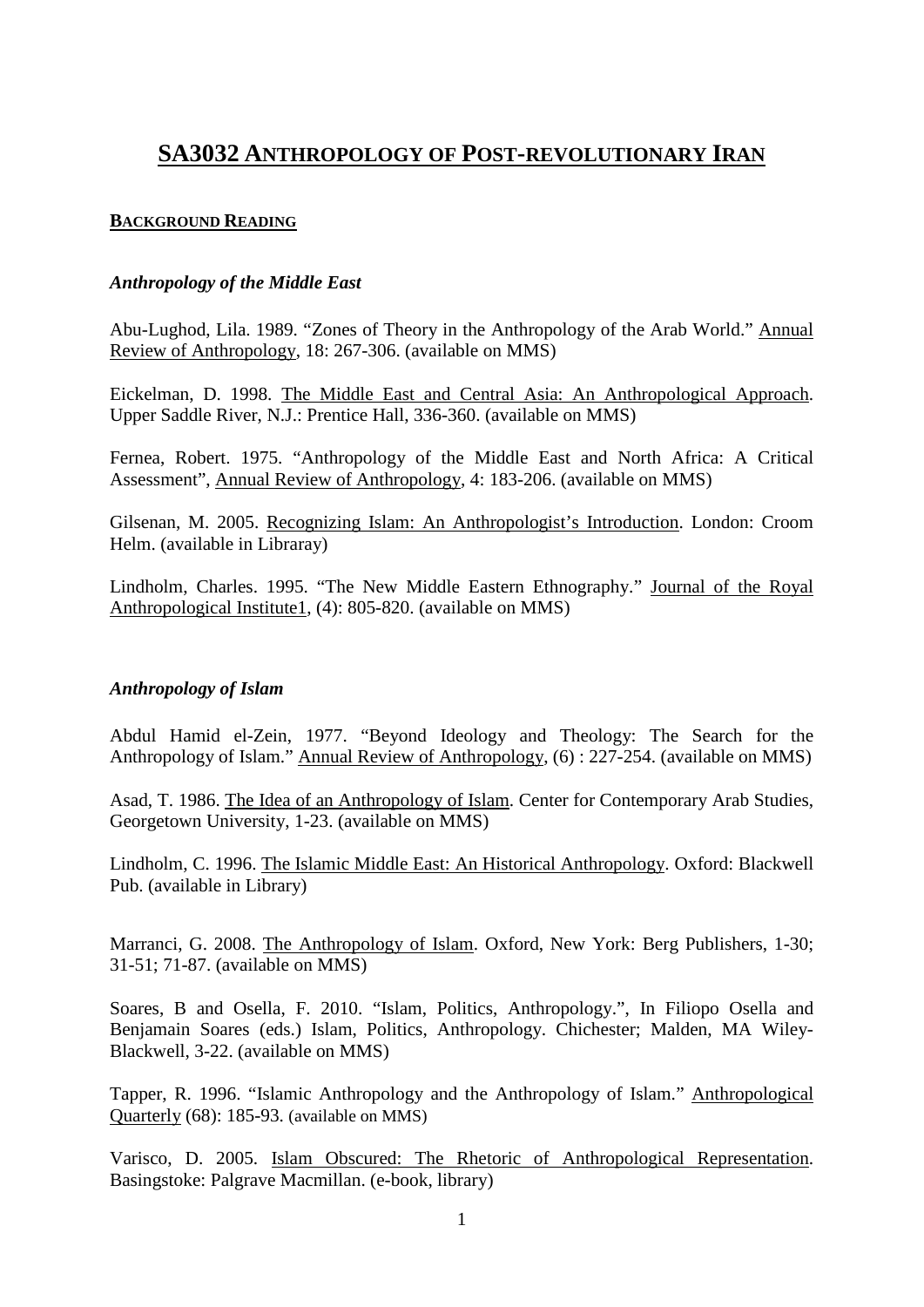#### *Fieldwork/ ethnography*

Clifford, J. and Marcus, G. (eds.) 1986. Writing Culture: The Poetics and Politics of Ethnography. Berkeley: University of California Press. (Short Loan)

De Walt, K. and DeWalt, B. 2002. Participant Observation: A Guide for Fieldworkers. Oxford: Altamira Press. (Short Loan)

Dresch, P. 2000. "Wilderness of Mirrors: Truth and Vulnerability in Middle Eastern Fieldwork." In: Paul Dresch and Wendy James (eds.), Anthropologists in a Wider World: Essays on Field Research. Oxford: Berghan Books, 109- 128. (Short Loan)

Dresch, P. and James, W. 2000. "Introduction: Fieldwork and the Passage of Time." In: Paul Dresch and Wendy James eds., Anthropologists in a Wider World: Essays on Field Research. Oxford: Berghan Books, 1-26. (Short Loan)

#### *Shiism*

Abedi, M. and Legenhausen, G. 1986. Jihad and Shahadat: Struggle and martyrdom in Islam. North Haledon, New Jersey: Islamic Publications International, 1-46. (available on MMS)

Amir-Moezzi, M. A. 2011. The Spirituality of Shii Islam: Beliefs and practices. London, New York: I. B. Tauris, 2011. (Short Loan)

Ayoub, M. 1978. Redemptive Suffering in Islam: A study of the devotional aspects of Ashura in Twelver Shiism. The Hague: Mouton, 1- 22; 53-68. (available on MMS)

Cole, J. R. 2002. Sacred Space and Holy War: the Politics, culture and history of Shi'ite Islam. London, New York: I.B. Tauris. (Short Loan)

Scot Aghaie, K. 2004. The Martyrs of Karbala: Shi'i Symbols and rituals in modern Iran. London: University of Washington Press, 1-14; 87-112. (available on MMS)

Mohaghegh Damad, S. M. 2010. "Shi'a Islam." In: Akbar S. Ahmed and Tamara Sonn (eds.), The SAGE Handbook of Islamic Studies, 285-303. (available on MMS)

#### *Visual Methodology*

Asch, T. 1975. "Using Film in Teaching Anthropology: One pedagogical approach." In: Paul Hockings (ed.), Principles of Visual Anthropology, 385-420. (available on MMS)

Asch, T. and Asch, P. 1988. "Film in Anthropological Research." In: Paul Hockings and Yasuhiro Omori (eds.), Cinematographic Theory and New Dimensions in Ethnographic Film, 165-189. (available on MMS)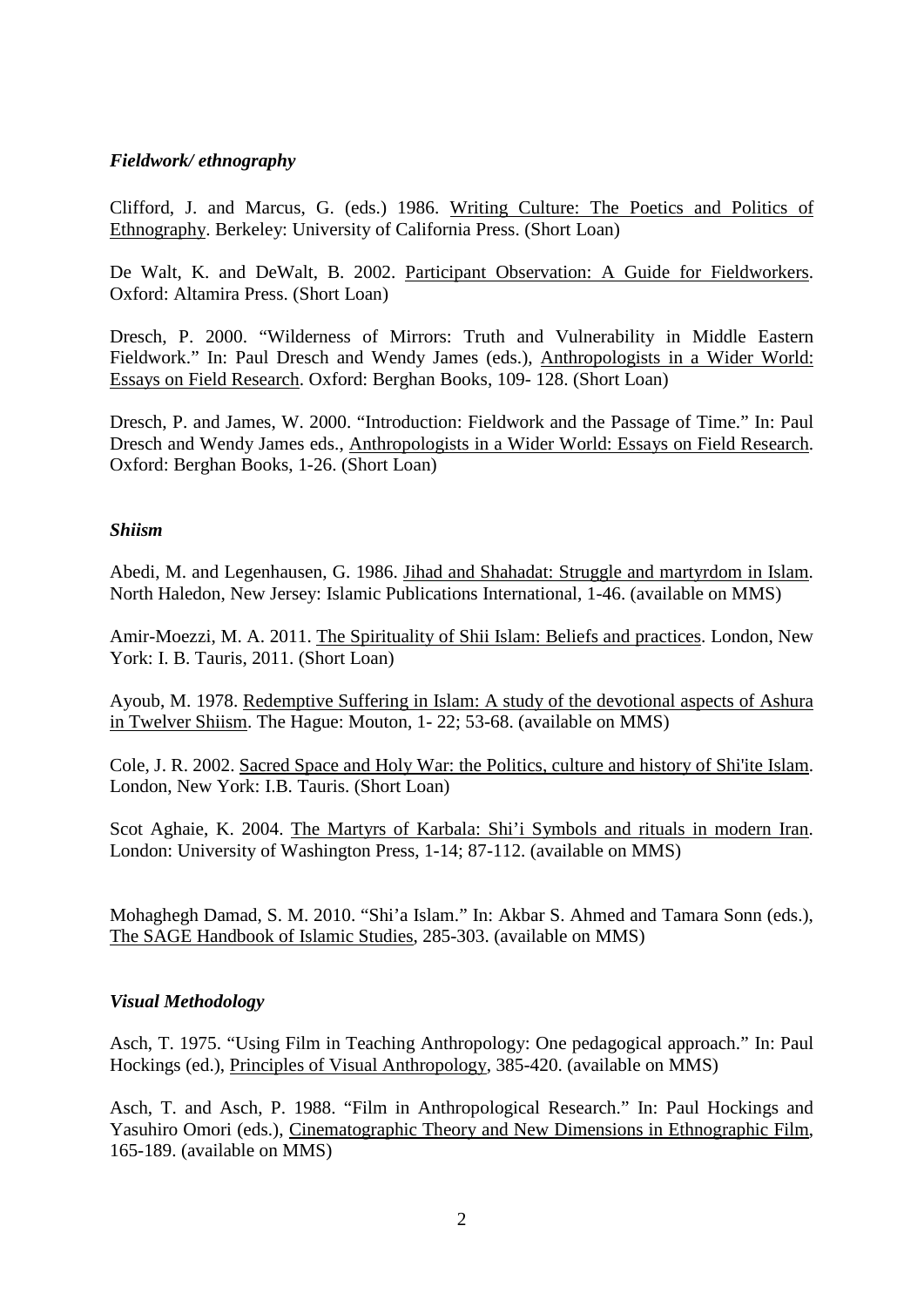Crawford, P. I. 1992. "Text and Context in Ethnographic Film: Or to whom it may concern." In: Peter I. Crawford and Sigurjon Baldur Hafsteinsson (eds.), The Construction of the Viewer (Proceedings from NAFA 3), 135-149. (available on MMS)

Pink, S. 2001. Doing Visual Ethnography: Images, media and representation in research. London: Sage Publications, 1-29. (available on MMS)

## **WEEK ONE-INTRODUCTION TO THE COURSE**

#### *Seminar Film*

**The Real Fake**/ Nader Talebzadeh/ 2010/ 75'/ Iran

## **WEEK TWO-INTRODUCTION TO ANTHROPOLOGY OF/AND IN IRAN**

#### *Compulsory Readings*

Friedl, E and Hegland, M. E. 2004. "Special Issue on Anthropology in Iran." Iranian Studies, (4). (available on MMS)

Nadjmabadi, S. 2009. Conceptualizing Iranian Anthropology: Past and Present Perspectives. New York: Berghahn Books, 1-15; 157-179; 225-241. (available on MMS)

#### *Collateral Readings*

Afshar-Naderi, N. 1980. "Some Considerations Regarding Anthropological Dilemmas." In: Hussein Fahim (ed.) Indigenous Anthropology in non-Western Countries (proceedings of a Burg Wartenstein symposium) Durham, N.C.: North Carolina Press, 242-249. (available on MMS)

Fazeli, N. 2006. Politics of Culture in Iran: Anthropology, politics and society in the twentieth century. London ; New York : Routledge, 133-164; 165-200; 201-215. (available on MMS)

Field, H. 1939. Contributions to the Anthropology of Iran. Chicago: Field Museum of Natural History: Publications of Field Museum of Natural History: Anthropological Series. (Main Library Special Collections)

Marzolph, U. 1998. "Folklore and Anthropology." Iranian Studies, (31): 325-32. (available on MMS)

Shahshahani, S. 1986. "History of Anthropology in Iran." Iranian Studies, (19): 65-87. (available on MMS)

Spooner, B. 1999. "Ethnography." Encyclopaedia Iranica, (8): 9-45. (available on MMS)

Spooner, B. 1987. "Anthropology." Encyclopaedia Iranica, (2): 107-15. (available on MMS)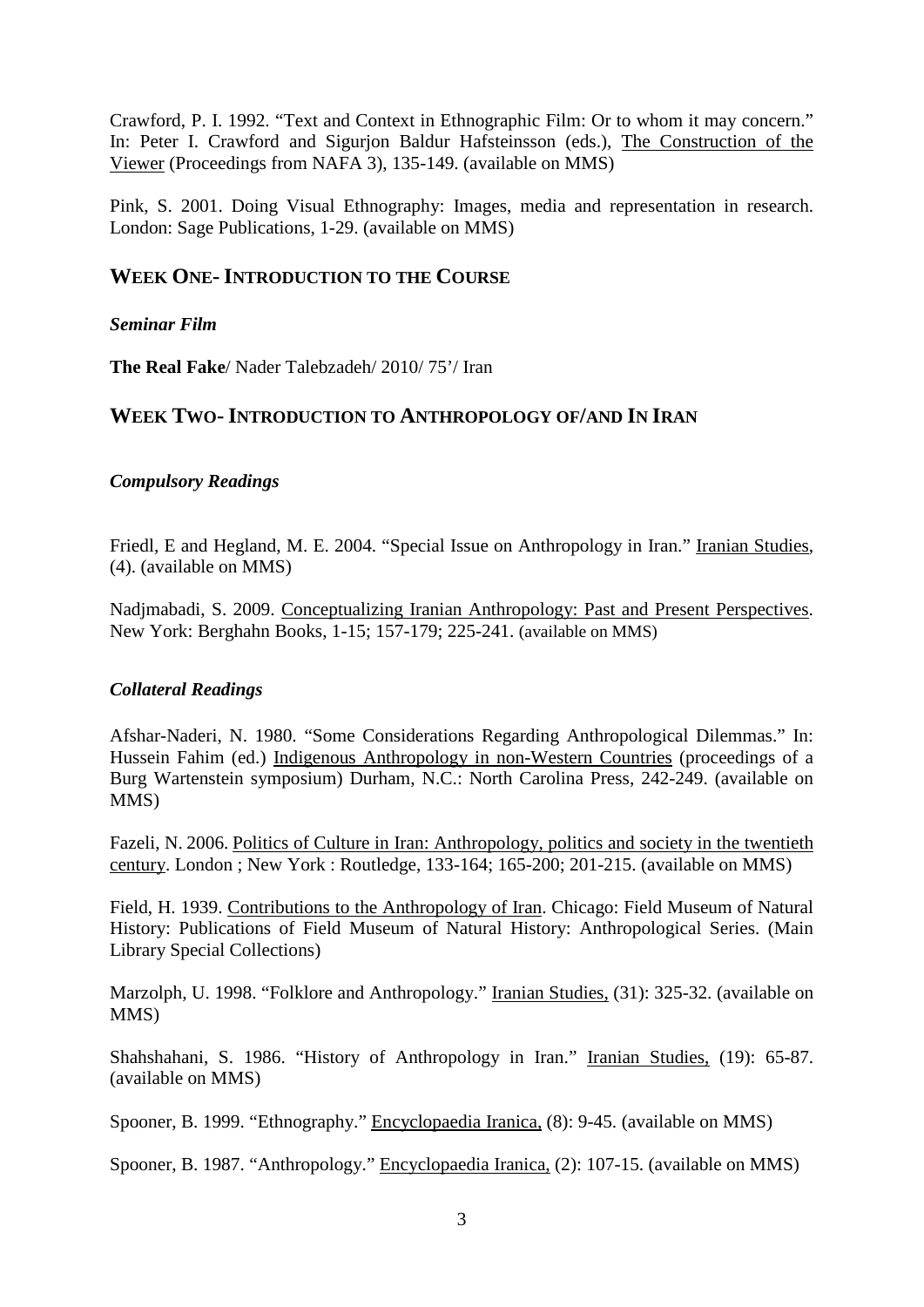Street, B. 1990. "Orientalist Discourses in the Anthropology of Iran, Afghanistan and Pakistan." In: Richard Fardon (ed.) Localizing Strategies: Regional traditions of ethnographic writing. Edinburgh, Washington: Scottish Academic Press/Smithsonian Institution Press, 240- 259. (available on MMS)

Tapper, R. 1998. "What is this thing called Ethnography?" Iranian Studies, (3-4): 389-399. (available on MMS)

*Compulsory Films*

**Best in the West** / Maryam Kashani/ 2006/ 71'/ USA

**Caught Between Two Worlds**/ Pershang Sadegh-Vaziri and Simin Farkhondeh/ 2008/ 58`/ USA-Iran

#### *Seminar Film*

**Basidji**/ Mehran Tamadon/ 2010/ 114`/ France

## **WEEK THREE: ETHNICITY, RELIGION AND CULTURAL DIVERSITY**

#### *Compulsory Readings*

Ashraf, A. 1993. "The Crisis of National and Ethnic Identities in Contemporary Iran." Iranian Studies, (1/2): 159-164. (available on MMS)

Bayat, K. 2005. "The Ethnic Question in Iran." Middle East Report, (237): 42-45. (available on MMS)

Gheissari, A. (ed.) Contemporary Iran: Economy, society, politics. Oxford, New York: Oxford University Press. (Short Loan)

Mojab, S. and Hassanpour. A. 1996. "The Politics of Nationality and Ethnic Diversity." In: Saeed Rahnema and Sohrab Behdad, (eds.) Iran after the Revolution: Crisis of an Islamic State. London: I. B. Tauris, 229-250. (Short Loan)

Tapper, R. and Thompson, J. (eds.) 2002. The Nomadic Peoples of Iran. London: Azimuth Editions. (Short Loan)

Tohidi, N. 2009. "Ethnicity and Religious Minority Politics in Iran." In: Ali Gheissari (ed.) Contemporary Iran: Studies in Society, Economy, and Politics*.* Oxford, New York: Oxford University Press, 299-323. (available on MMS)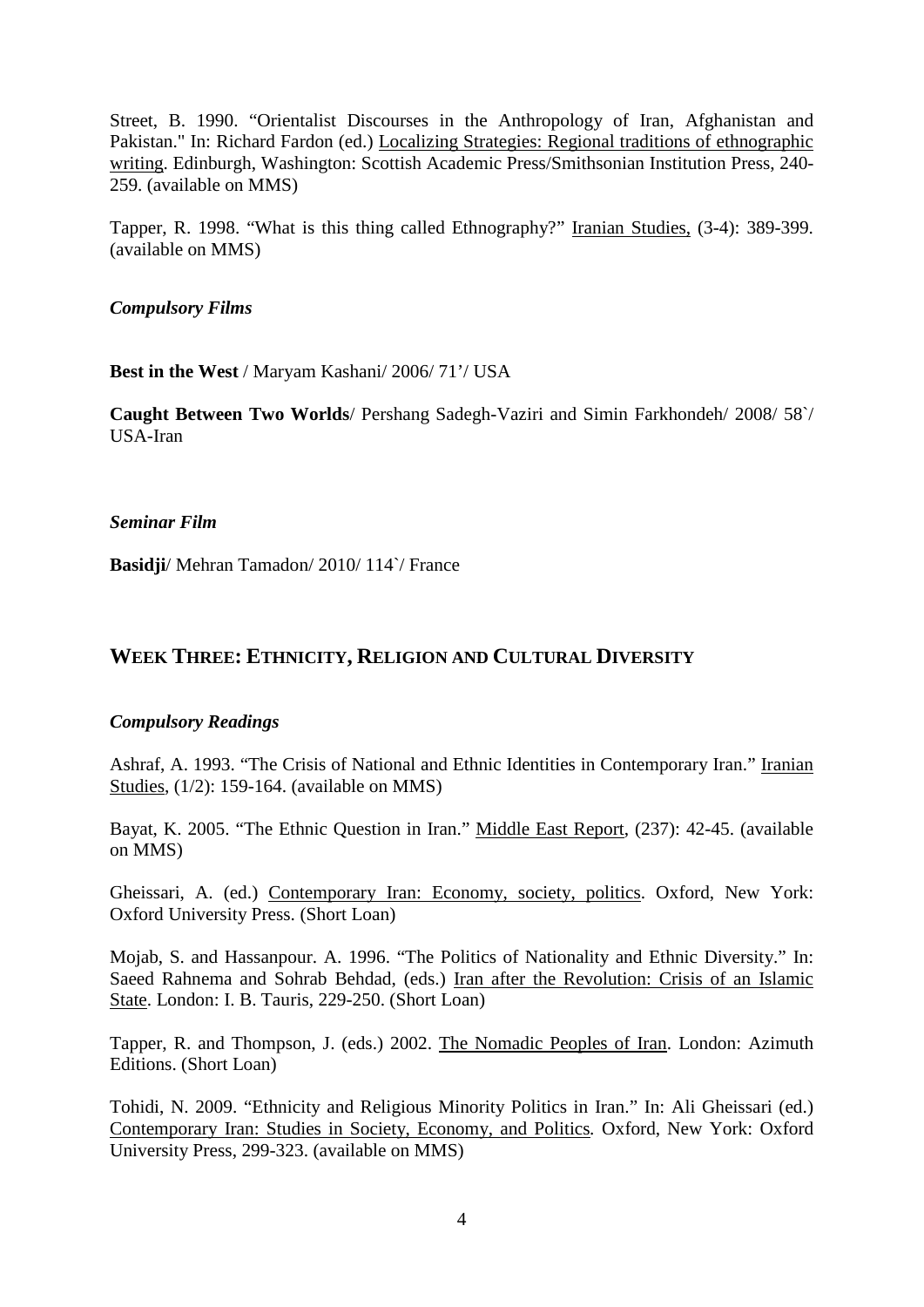Vaziri, M.1993. Iran as Imagined Nation: the Construction of National Identity. New York: Paragon House. (Short Loan)

#### *Collateral Readings*

Beck, L. 1986. The Qashqa'i of Iran. New Haven: Yale University Press. (available in Library)

Bradburd, D. A. 1983. "National Conditions and Local-Level Political Structures: Patronage in Prerevolutionary Iran." American Ethnologist, 10, (1): 23-40. (available on MMS)

Price, M. 2005. Iran's Diverse Peoples: A Reference Sourcebook. Santa Barbara, Calif.; Denver, Colorado : ABC-CLIO. (e-book, library)

Tapper, R. (ed.) 1983. The Conflict of Tribe and State in Iran and Afghanistan. London: Croom Helm. (Short Loan)

*Compulsory Films* 

**Infidels** (*Koffar*) / Bahman Kiarostami/ 2004/ 40'/ Iran

**The Other Side of Burka** (*Az Pas-e Borghe*) / Mehrdad Oskoui/ 2004/ 52'/ Iran

*Seminar Film*

**The Persian Gulf** (*Daryay-e Pars*)/ Manouchehr Tayyab/ 2006/ ?/ Iran

#### WEEK FOUR: IRANIAN SHIISM AND NATIONAL IDENTITY

#### *Compulsory Readings*

Amanat, A. 2009. Apocalyptic Islam and Iranian Shiism. London; New York: I.B. Tauris. (Short Loan)

Beeman, W. O. 1976. "What Is (Iranian) National Character? A Sociolinguistic Approach." Iranian Studies, 9 (1): 22-48. (available on MMS)

Boroujerdi, M. 1998. "Contesting Nationalist Constructions of Iranian Identity." Journal for Critical Studies of the Middle East, (12): 44-52. (available on MMS)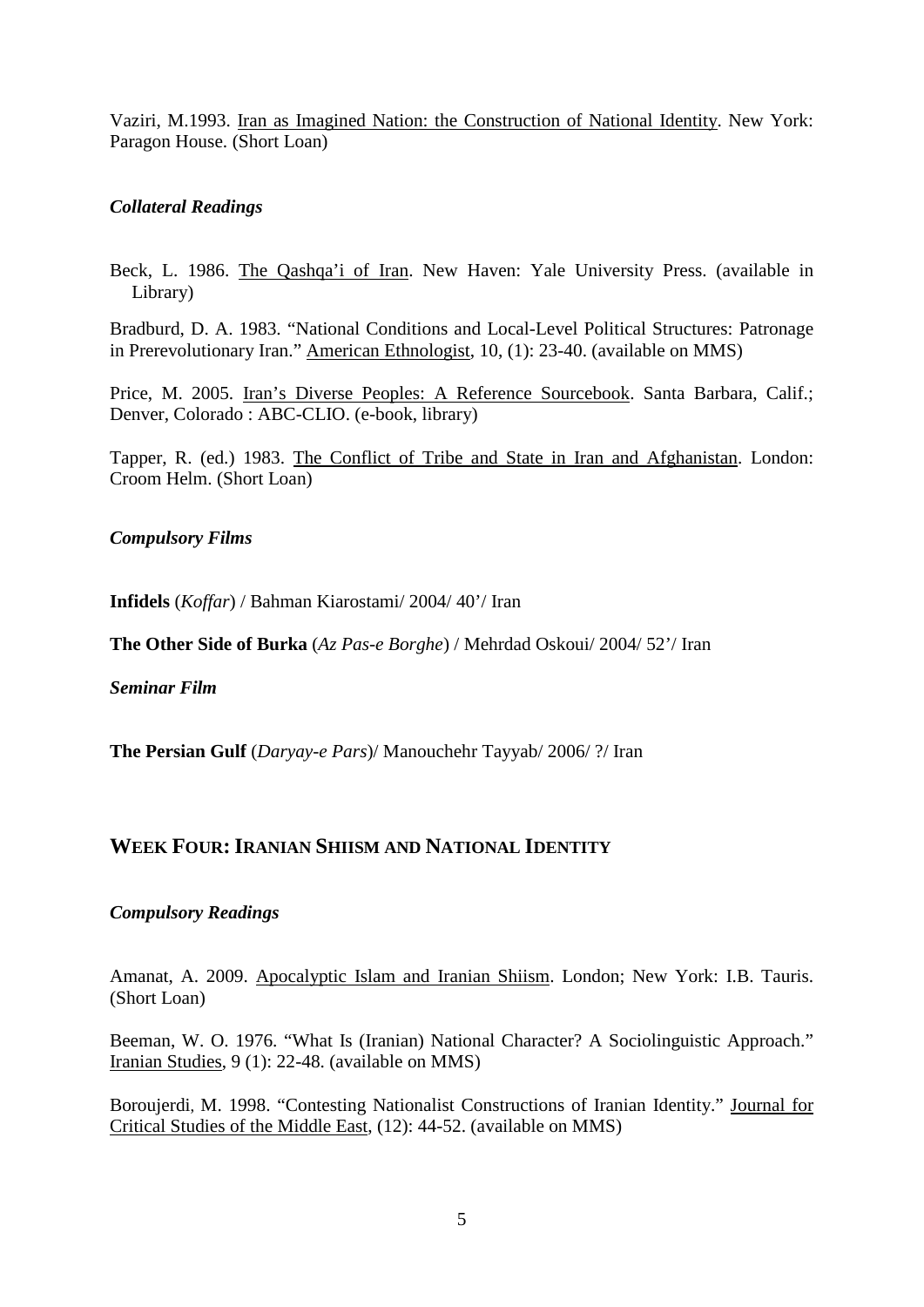Kazemipur, A. and Rezaei, A. 2003. "Religious Life under Theocracy: The case of Iran." Journal for the Scientific Study of Religion, 42 (3): 347-361. (available on MMS)

Mottahedeh, R. 2000. The Mantle of the Prophet: Religion and politics in Iran. Oxford: Oneworld. (Short Loan)

Shaery-Eisenlohr, R. 2007. "Imagining Shi'ite Iran: Transnationalism and Religious Authenticity in the Muslim World." Iranian Studies, (1): 17-35. (available on MMS)

Thurfjell, D. 2006. Living Shi'ism: Instances of Ritualisation Among Islamist Men in Contemporary Iran. Leiden: Brill. (Short Loan)

#### *Collateral Readings*

Faruqui, M. D. 1998. "Iran: Renegotiating a 'Revolutionary' Identity." Economic and Political Weekly, 33 (31): 2071-2077. (available on MMS)

Weissbrod, L. 1983. "Religion as National Identity in a Secular Society." Review of Religious Research, 24 (3): 188-205. (available on MMS)

Yarshater, E.1993. "Persian Identity in Historical Perspective." Iranian Studies, 26, (1/2): 141-142. (available on MMS)

#### *Compulsory Films*

**The Faces on the Wall** (*Chehrehha Bar Divar*)/ Bijan Anquetil, Paul Costes/ 2007/ 64'/ France

**Pilgrimage**/ Bahman Kiarostami/ 2005/ 52`/ Iran/ Iraq/ USA

*Seminar Film*

**Children of Prophet**/ Sudabeh Mortezai/ 2006/ 90'/ Austria

#### **WEEK FIVE: SOCIO-CULTURAL IMPACTS OF SHIITE REVOLUTION (1978-9)**

#### *Compulsory Readings*

Amir Arjomand, S. 1986. "Iran's Islamic Revolution in Comparative Perspective." World Politics, 38 (3): 383-414. (available on MMS)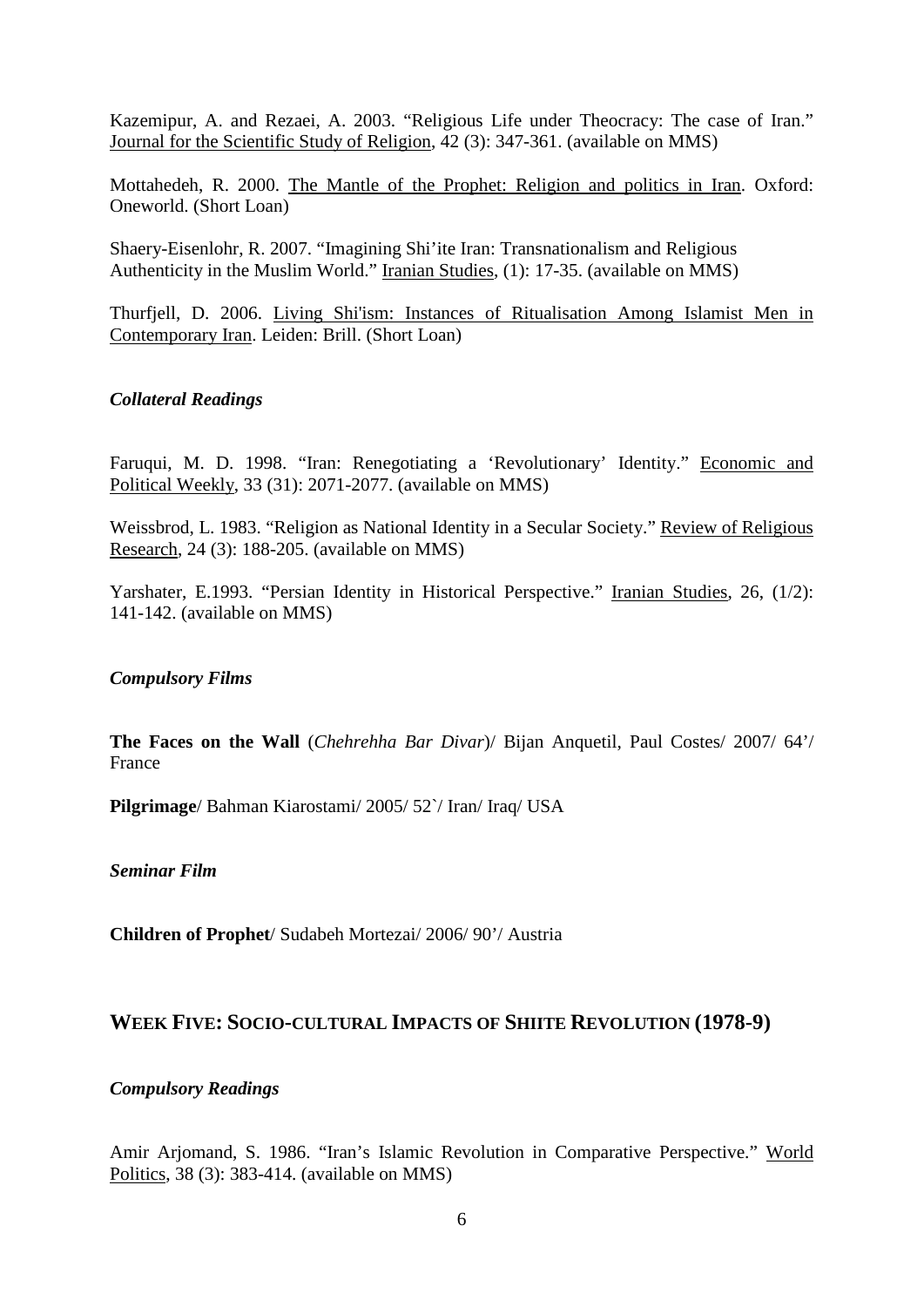Amir Arjomand, S. 1989. "History, Structure, and Revolution in the Shi'ite Tradition in Contemporary Iran." International Political Science Review,10 (2), The Historical Framework of Revolutions:111-119. (available on MMS)

Fischer, M. J. 2003. Iran: From Religious Dispute to Revolution. Madison, WI: University of Wisconsin Press, 1-11; 136-244. (available on MMS)

Moaddel, M.1993. Class, Politics, and Ideology in the Iranian Revolution. New York: Columbia University Press. (Short Loan)

Rahnema, S. and Behdad. S. 1996. Iran After the Revolution: Crisis of an Islamic state. London: I. B. Tauris. (Short Loan)

Swenson, J. D.1985. "Martyrdom: Mytho-Cathexis and the Mobilization of the Masses in the Iranian Revolution." Ethos, 13 (2): 121-149. (available on MMS)

#### *Collateral Readings*

Alamdari, K. 2005. "The Power Structure of the Islamic Republic of Iran: Transition from Populism to Clientelism, and Militarization of the Government." Third World Quarterly, 26 (8): 1285-1301. (available on MMS)

Amanat, A. 1989. "The Study of History in Post-Revolutionary Iran: Nostalgia, Illusion, or Historical Awareness?" Iranian Studies, 22 (4): 3-18. (available on MMS)

Parsa, M. 1988. 'Theories of Collective Action and the Iranian Revolution." Sociological Forum, 3 (1): 44-71. (available on MMS)

Pesaran, E. 2008. "Towards an Anti-Western Stance: The Economic Discourse of Iran's 1979 Revolution." Iranian Studies, 41(5): 693-718. (available on MMS)

Rubin, B. M. 2007. The Iranian Revolution and the Resurgence of Islam. Philadelphia: Mason Crest Publishers. (Short Loan)

Zahedi, D. 2000. The Iranian Revolution Then and Now: Indicators of Regime Instability. Oxford: Westview Press. (Short Loan)

*Compulsory Films*

**Into Thin Air** (*Gom-o-Gur*)/ Mohamadreza Farzad/ 26'/ 2010/ Iran

**444-Days/** Mohamad Shirvani/ 58'/ 2008/ Iran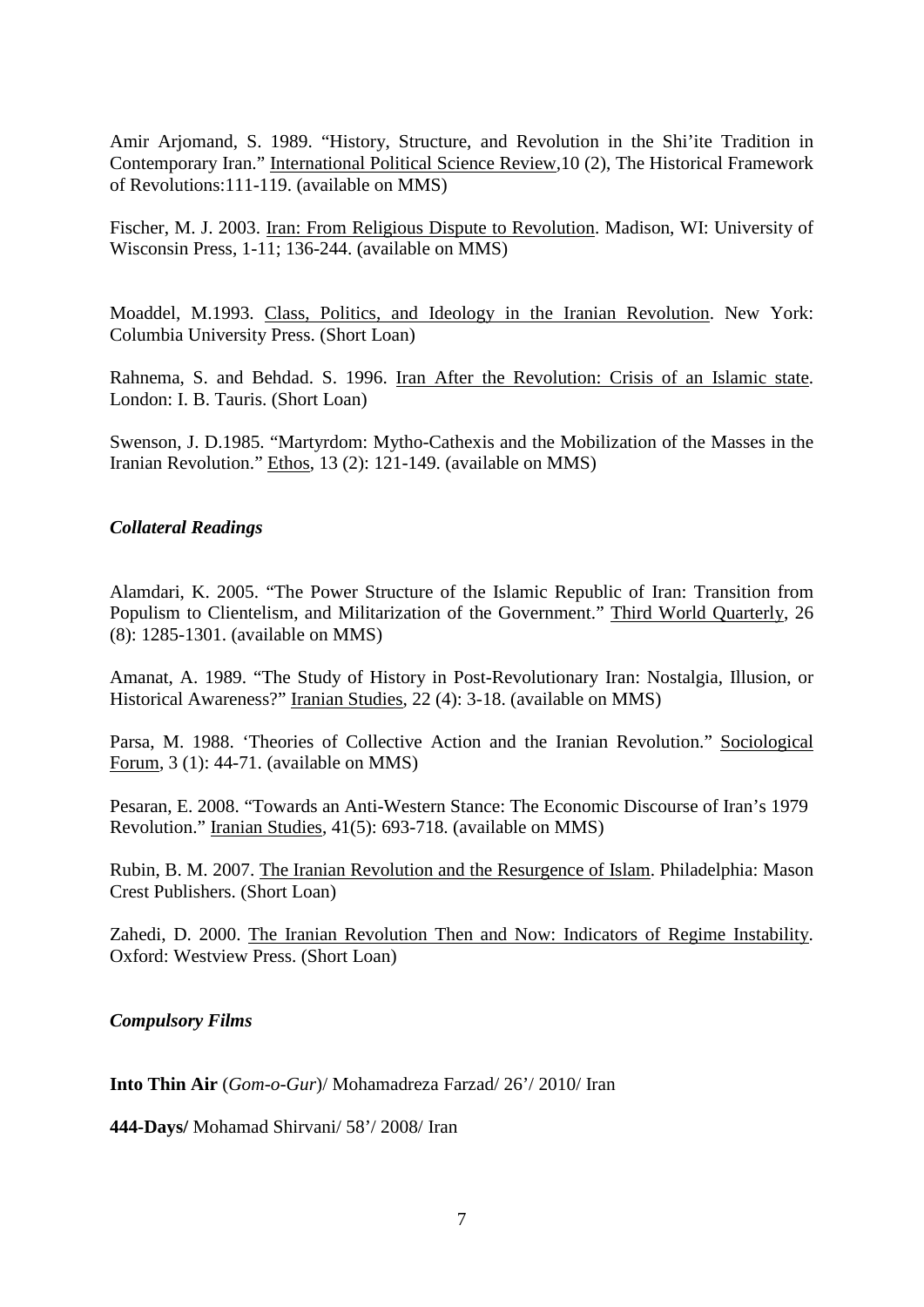#### *Seminar Film*

**Plastic Flowers Never Die**/ Roxanne Varzi/ 34'/ 2008/ USA

# **WEEK SIX: WAR, MARTYRDOM AND POPULAR SHIITE CULTURE (1980-88)**

#### *Compulsory Readings*

Dorraj, M. 1977. "Symbolic and Utilitarian Political Value of a Tradition: Martyrdom in the Iranian Political Culture". The Review of Politics, 59 (3) Non-Western Political Thought: 489-521. (available on MMS)

Gieling, S. M. 1999. Religion and War in Revolutionary Iran. London, New York: I.B. Tauris, 1-38. (available on MMS)

Khosrokhavar, F. 2005. Suicide Bombers: Allah's New Martyrs. Translated by David Macey. London: Pluto Press. (Short Loan)

Scot Aghaie, K. 2004. The Martyrs of Karbala: Shi'i Symbols and Rituals in Modern Iran. London: University of Washington Press, 1-14; 87-112. (available on MMS)

Swearingen, W. D. 1988. "Geopolitical Origins of the Iran-Iraq War." Geographical Review, 78 (4): 405-416. (available on MMS)

Thurfjell, D. 2006. Living Shi'ism: Instances of Ritualisation Among Islamist Men in Contemporary Iran. Leiden: Brill. (Short Loan)

#### *Collateral Readings*

Cook, D. 2007. Martyrdom in Islam. Cambridge; New York: Cambridge University Press. (Short loan)

Dabbous, Y., Nasser, K., and Farah Dabbous. 2010. "Across the Bridge of Death: The culture of martyrdom in Lebanon 1960s-1980s." International Journal of Cultural Studies*,* (13): 593- 615. (available on MMS)

Hashhash, M. 2006. "On the Visual Representation of Martyrdom in Palestine." Third Text, 20 (3-4): 391–403. (available on MMS)

Karsh, E. 2002. The Iran-Iraq War, 1980-1988. Oxford: Osprey Pub. (available in Library)

Lori, A. 2009. "Martyr Bodies in the Media: Human rights, aesthetics, and the politics of immediation in the Palestinian intifada." American Ethnologist, 36 (1): 161-180. (available on MMS)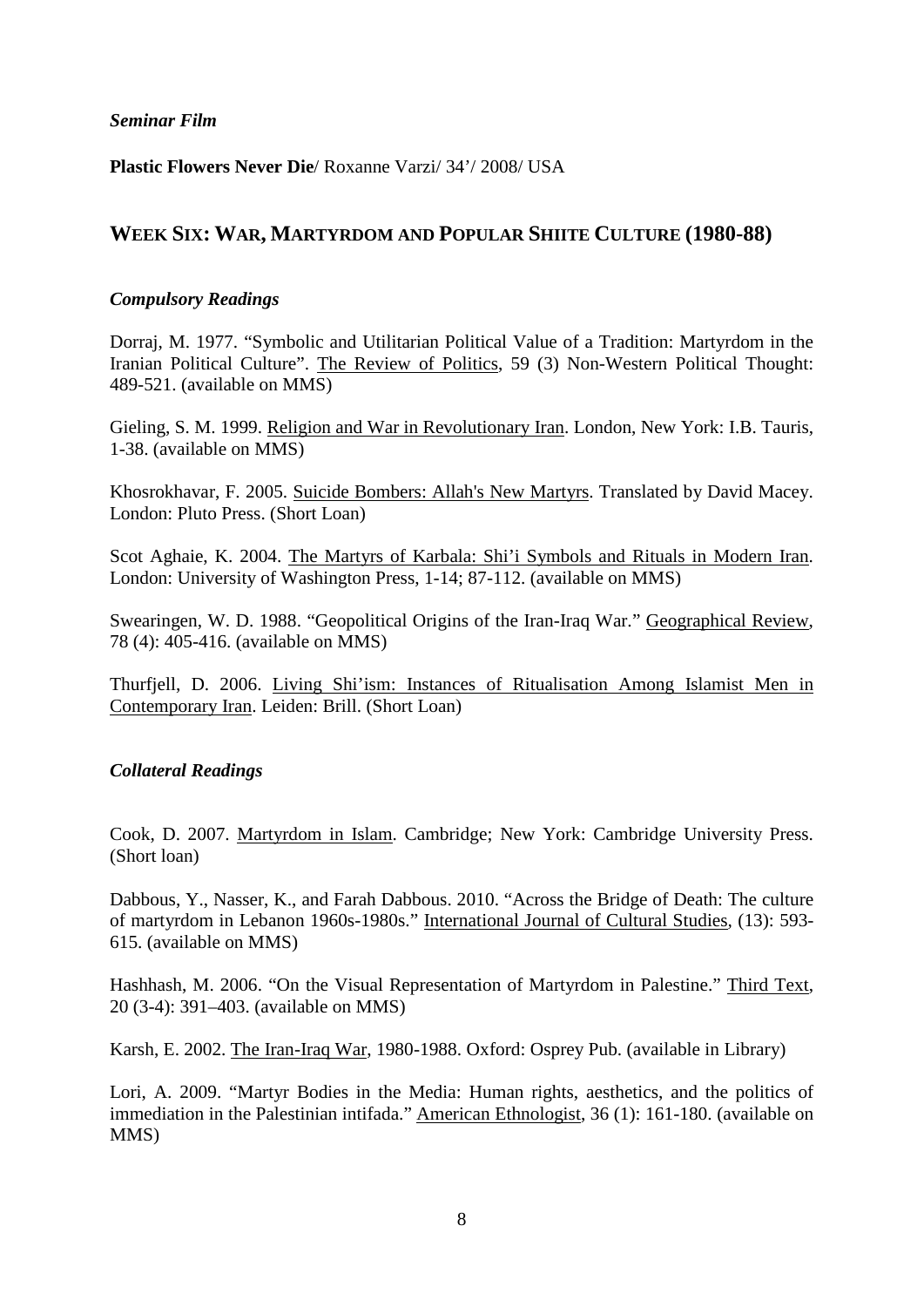Petersen-Overton, K. J. 2010. Inventing the Martyr: Martyrdom as Palestinian National Signifier. Unpublished paper. (available on MMS)

Potter, L. G. and Sick, Gary, G. (eds.) 2004. Iran, Iraq and the Legacies of War. Basingstoke: Palgrave Macmillan. (available in Library)

#### *Compulsory Films*

**The Zero Degree Orbit** (*Madar-e Sefrdarajeh*)/ Mahmoud Rahmani/ 2007/ 26'/ Iran

**Doomsday Machine** (*Mashin-e Ruz-e Ghiyamat*)/ Soudabeh Moradian/ 2009/ 53'/ Iran

#### *Seminar Film*

**Behesht Zahra: Mothers of the Martyrs** / Mehran Tamadon/ 2004/ 47'/ France-Iran

# **WEEK SEVEN: RITUAL, SPACE AND SACREDNESS**

#### *Compulsory Readings*

Aghaie, K. 2006. The Women of Karbala: Ritual Performance and Symbolic Discourses in Modern Shi'i Islam. Texas: University of Texas Press, 1-21; 25-43 (available on MMS)

Chelkowski, P. (ed.) 1979. Taziyeh: Ritual and Drama in Iran. New York: New York University Press ; Soroush. (Short Loan)

Haeri, S. 2009. "Religion, Women, and Political Agency in Iran." In: Ali Gheissari (ed.) Contemporary Iran: Studies in Society, Economy, and Politics*.* Oxford, New York: Oxford University Press, 125-149. (available on MMS)

Shirazi, F. 2005. "The Sofreh: Comfort and community among women in Iran." Iranian Studies, 38 (2): 293-309. (available on MMS)

Torab, A. 2007. Performing Islam: Gender and Ritual in Islam. Leiden; Boston: Brill, 1-29; 137-168. (available on MMS)

#### *Collateral Readings*

Beeman, W. O. 1981. 'A Full Arena: The Development and Meaning of Popular Performance Traditions in Iran' In: Michael Bonine and Nikki R. Keddie (eds.) Modern Iran: The Dialectics of Continuity and Change. Albany, New York State University Press, 285-305. (Short Loan)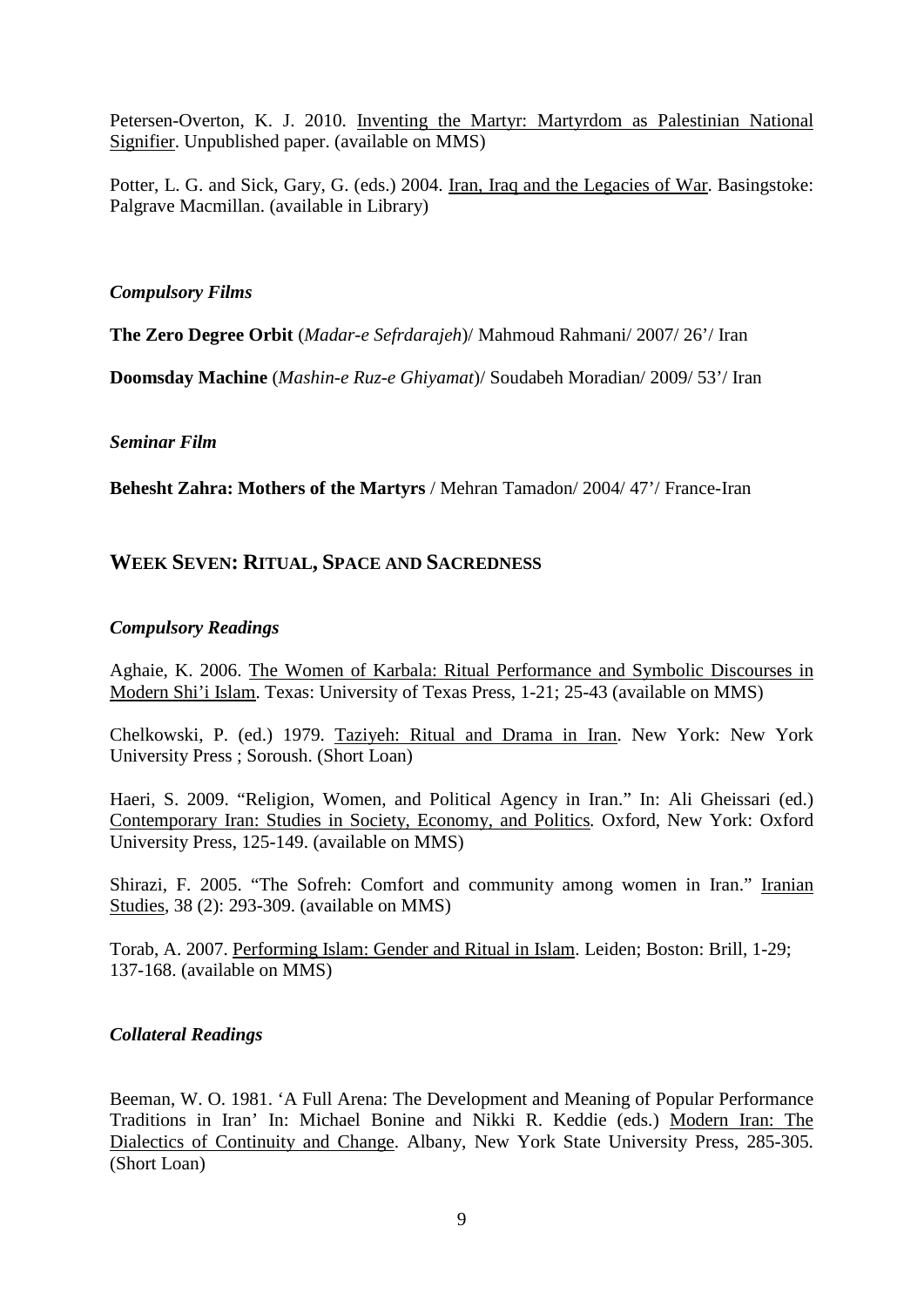Betteridge, A. H. 1980. "The Controversial Vows of Urban Women in Iran." In: N. Auer Falks and R.M. Gross (eds.) Unspoken Worlds: Women's Religious Lives in Non-Western Cultures. San Francisco, Harper and Row, 141-158. (available in Library)

Hegland, M.1983. "Two Images of Hussain. Accommodation and Revolution in an Iranian Village." In: N.R. Keddie (ed.) Religion and Politics in Iran: Shi'ism from Quietism to Revolution*.* Yale University Press: New Haven: 218-35. (available in Library)

#### *Compulsory Films*

**Majed.**

**The Refrain of Locked** *Lenjs* (*Safir-e Lenjhayeh Darband*)/ Mehdi Omidvari/ 2005/ 38'/ Iran

#### *Seminar Film*

**Standard-bearers of Hussein: Women commemorating Karbala**/ Ingvild Flaskerud/ 2003 / 35'/ Norway

## **WEEK EIGHT: GENDER ISSUES AND FAMILY**

#### *Compulsory Readings*

Abbasi-Shavazi, M. J.; McDonald. P. and Meimanat Hosseini-Chavoshi. 2009. The Fertility Transition in Iran: Revolution and Reproduction. U.K.: Springer. (Short Loan)

Haeri, S. 1989. Law of Desire: Temporary Marriage in Iran. London: I.B. Tauris. (Short Loan)

Mahdavi, P. 2009. "Who Will Catch Me If I Fall? Health and the infrastructure of risk for urban young Iranians." In: Ali Gheissari (ed.) Contemporary Iran: Studies in Society, Economy, and Politics*.* Oxford, New York: Oxford University Press, 150-193. (available on MMS)

Tober, D. M., Taghdisi M., and Mohammad Jalali. 2006. "Fewer Children, Better Life" or "As Many as God Wants"?", Medical Anthropology Quarterly, 20 (1): 50-71. (available on MMS)

Tremayne, S. "Not All Muslims Are Luddites." Anthropology Today, 22 (3): 1-2. (available on MMS)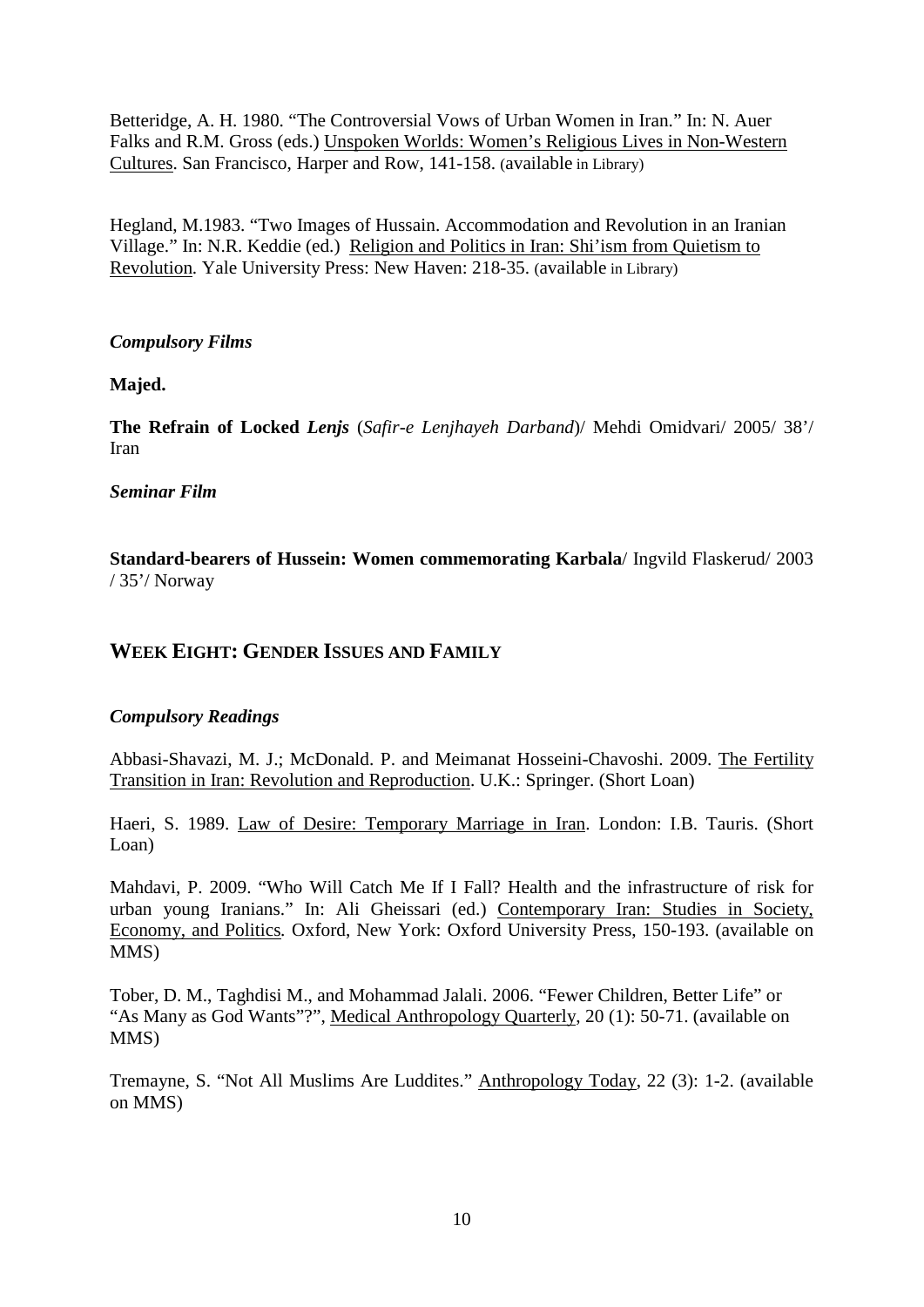### *Collateral Readings*

Clarke, M. 2006. "Islam, Kinship and New Reproductive Technology." Anthropology Today, 22 (5): 17-20. (available on MMS)

Clarke, M. 2006. Islam and New Kinship: Reproductive technology and the Shariah in Lebanon, 26-55; 93-115; 185-215. (available on MMS)

Inhorn, M. C. and Sargent, C. F. 2006. "Introduction to Medical Anthropology in the Muslim World." Medical Anthropology Quarterly, 20, (1): 1-11. (available on MMS)

Mahdavi, P. 2008. Passionate Uprisings: Iran's Sexual Revolution. Stanford: Stanford University Press. (available in Library)

Yount, K. M. and Rashad. H. 2008. Family in the Middle East: Ideational Change in Egypt, Iran, and Tunisia. London ; New York: Routledge. (Short Loan)

#### *Compulsory Films*

**Aids, Iran 2004: The Lovers, The Victims** (*Eydz, Iran 1383*) Mohammad Ehsani, Kamal Bahar/2004/37'/ Iran

**Our Times...** (*Ruzegar-e Ma*) / Rakhshan Bani-Etemad/2002 /65' / Iran

#### *Seminar Film*

TBA

## **WEEK NINE: YOUTH, SEX LIFE AND FASHION**

#### *Compulsory Readings*

2009. "Special Issue on gender and Sexuality." Iranian Studies, 42 (1). (available on MMS)

Afary, J. 2009. Sexual Politics in Modern Iran. Cambridge: Cambridge University Press, 1- 16; 323-359; 360-373. (available on MMS)

Khosravi, S. 2008. Young and Defiant in Tehran. Philadelphia: University of Pennsylvania Press, 1-56. (available on MMS)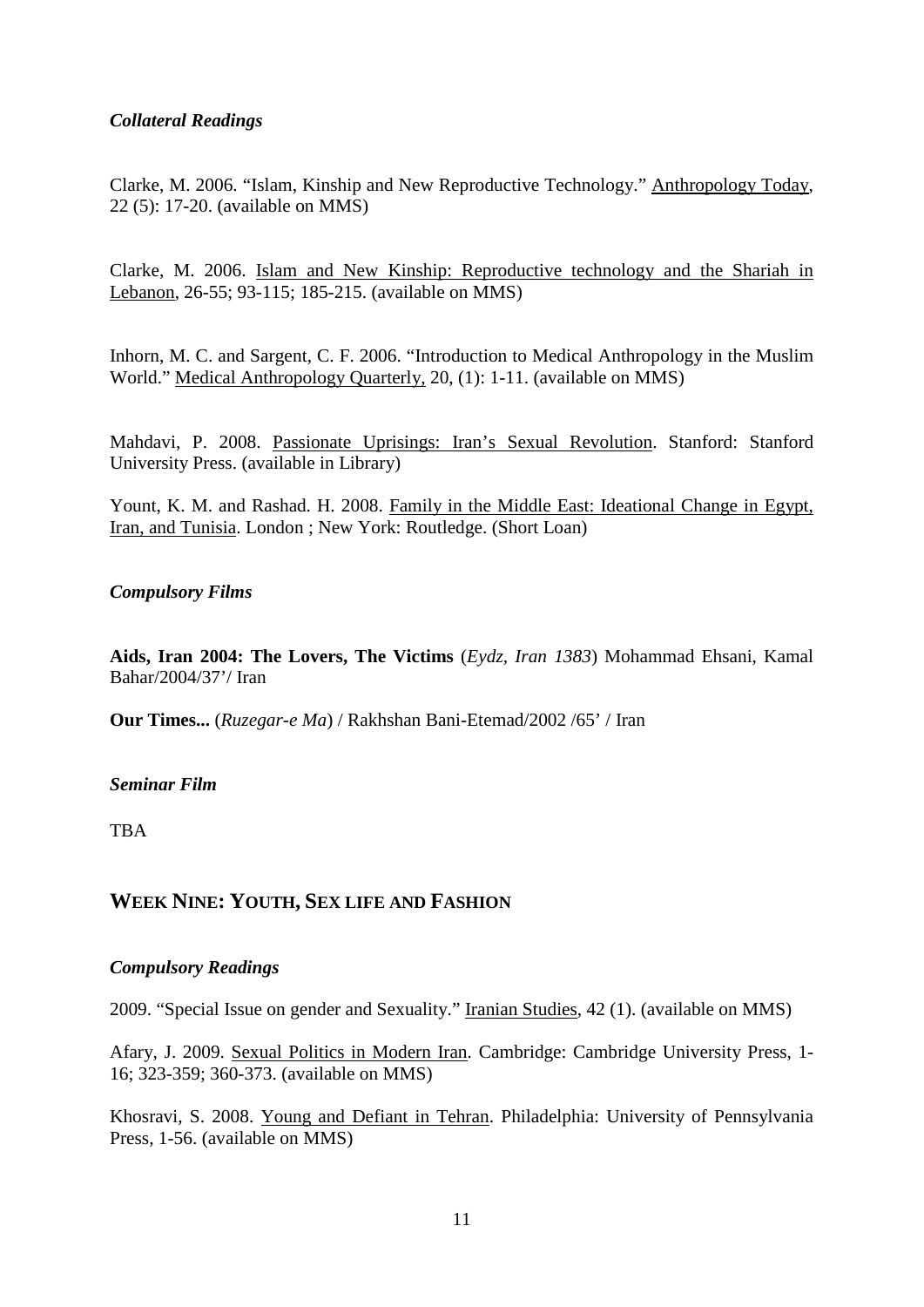Shahidian, H. 2008. "Contesting Discourses of Sexuality in Post-Revolutionary Iran." In: Pinar Ilkkaracan (ed.), Deconstructing Sexuality in the Middle East: Challenges and discourses, 101-137. (available on MMS)

#### *Collateral Readings*

DeJong, J. and Jawad, R., Iman Mortagy, Bonnie Shepard. 2005. "The Sexual and Reproductive Health of Young People in the Arab Countries and Iran." Reproductive Health Matters" (13) 25: 49-59. (available on MMS)

Sedghi, H. Women and Politics in Iran: Veiling, Unveiling, and Reveiling. New York: Cambridge University Press. (available in Library)

#### *Compulsory Films*

**Nose Iranian Style** (*Damagh Be Sabk-e Irani*)/ Mehrdad Oskouei/ 2005/ 52'/ Iran

**Roya and Omid** (*Roya va Omid*)/ Elhum Shakerifar/ 2006/ 15'/ UK

**Tehran:11pm** (*Tehran: 11 Shab*)/ Vanessa Langer, Nasrin/ 2007/ 26'/ Iran-Switzerland

#### *Seminar Film*

**Be Like Others** Tanaz Eshaghian/ 2008/ 74'/ Canada, Iran, UK, USA

## **WEEK TEN: Visual Art, Cinema, and Media**

#### *Compulsory Readings*

Chelkowski, P. and Dabashi, H. 2002. Staging a Revolution: The Art of Persuasion in the Islamic Republic of Iran. New York: New York University Press. (Short Loan)

Gruber, C. J. 2008. "The Message is on the Wall: Mural Arts in Post-Revolutionary Iran." Persica (22): 15-46. (available on MMS)

Gruber, C. 2009. "Media/ting Conflict: Iranian Posters from the Iran-Iraq War (1980-88)." In: Jaynie Anderson (ed.) Crossing Cultures: Conflict, Migration. Convergence, Proceedings of the 32nd Congress of the International Committee of the History of Art. Melbourne: Melbourne University Press, 710-715. (available on MMS)

Keshmirshekan, H. 2007. "Contemporary Iranian Art: The Emergence of New Artistic Discourses." Iranian Studies 40 (3): 335-366. (available on MMS)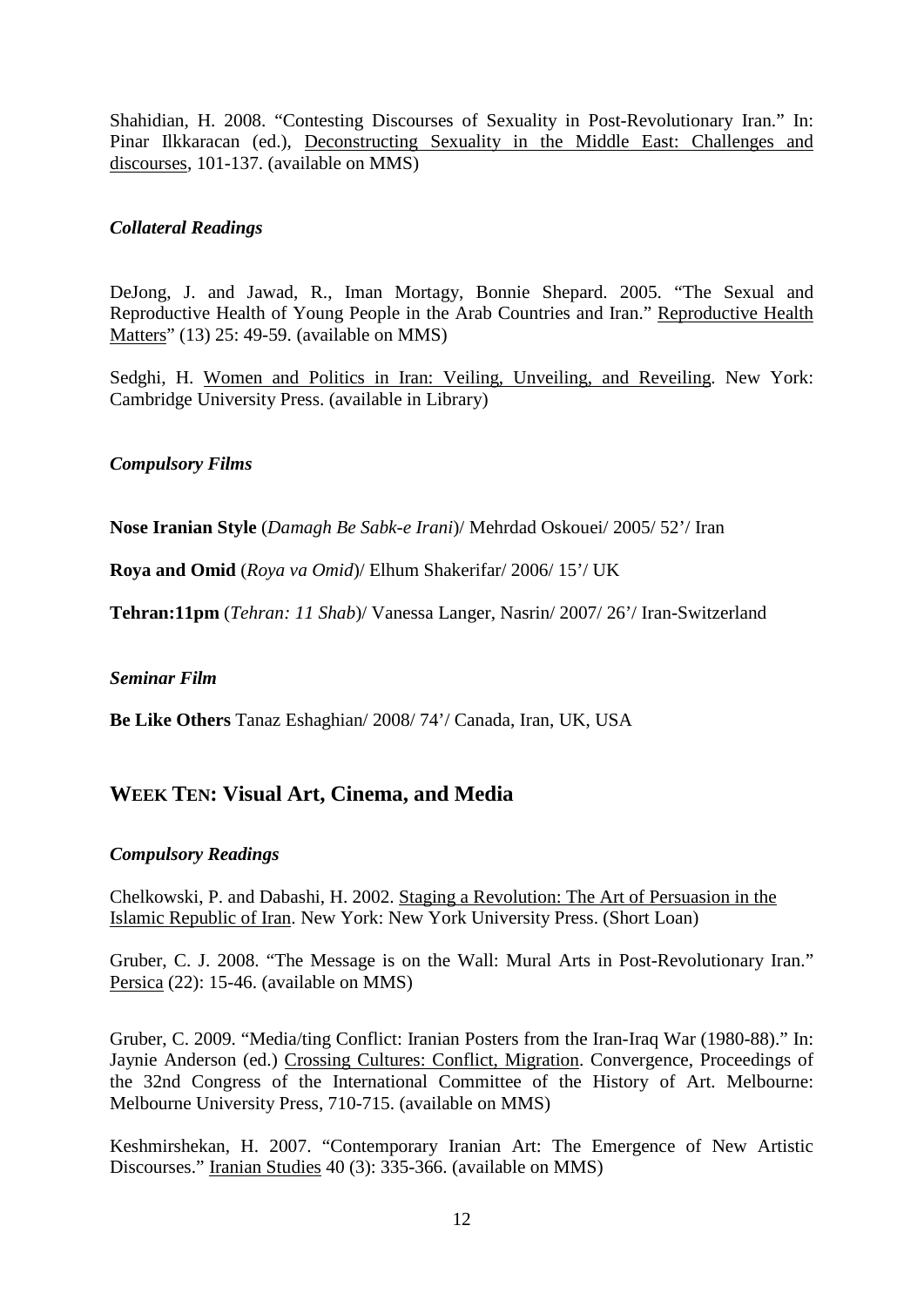Naficy, H. 2010. "Faster Than a Speeding Bullet, More Powerful Than a Locomotive: Mutual instrumentalization of culture, cinema, and media by Iran and the United States." In: Yahya R. Kamalpour (ed.) Media, Power, and Politics in the Digital Age: The 2009 presidential election uprising in Iran. Rowman and Littlefield Publishers, INC, 205-221. (available on MMS)

Semati, M. 2008. "An Introduction to Media, Culture, and Society in Iran." In: Mehdi Semati (ed.) Media, Culture and Society in Iran: living with globalization and the Islamic state. London; New York : Routledge, 3-13. (available on MMS)

Sreberny, A. and Khiabany, G. 2011. Blogistan: The Internet and Politics in Iran. London, New York: I. B. Tauris, 1-33; 35-59; 87-129. (available on MMS)

Sreberny-Mohammadi, A. and Mohammadi, A. 1994. Small Media, Big Revolution: Communication, Culture, and the Iranian Revolution. London, Minneapolis: University of Minnesota Press. 75-94; 163-193. (available on MMS)

Zeydabadi-Nejad, S. 2010. The Politics of Iranian Cinema: Film and society in the Islamic Republic. London, New York: Routledge, 1-54. (available on MMS)

#### *Collateral Readings*

Keshmirshekan, H. 2010. "The Question of Identity vis-à-vis Exoticism in Contemporary Iranian Art." Iranian Studies 43 (4): 489-512. (available on MMS)

Youssefzadeh, A. 2000. "The Situation of Music in Iran since the Revolution: The Role of Official Organizations." British Journal of Ethnomusicology, 9 (2): 35-61. (available on MMS)

#### *Compulsory Films*

**Off Beat** (*Saz-e Mokhalef*)/ Mojtaba Mirtahmasb/ 2004/ 45'/ Iran

**Imamzadeh Internet** (*Emamzadeh Internet*)/ Reza Haeri/ 2004/ 26'/ Iran

#### *Seminar Film*

**TBA** 

#### **WEEK ELEVEN: SPORT, GENDER AND SOCIETY**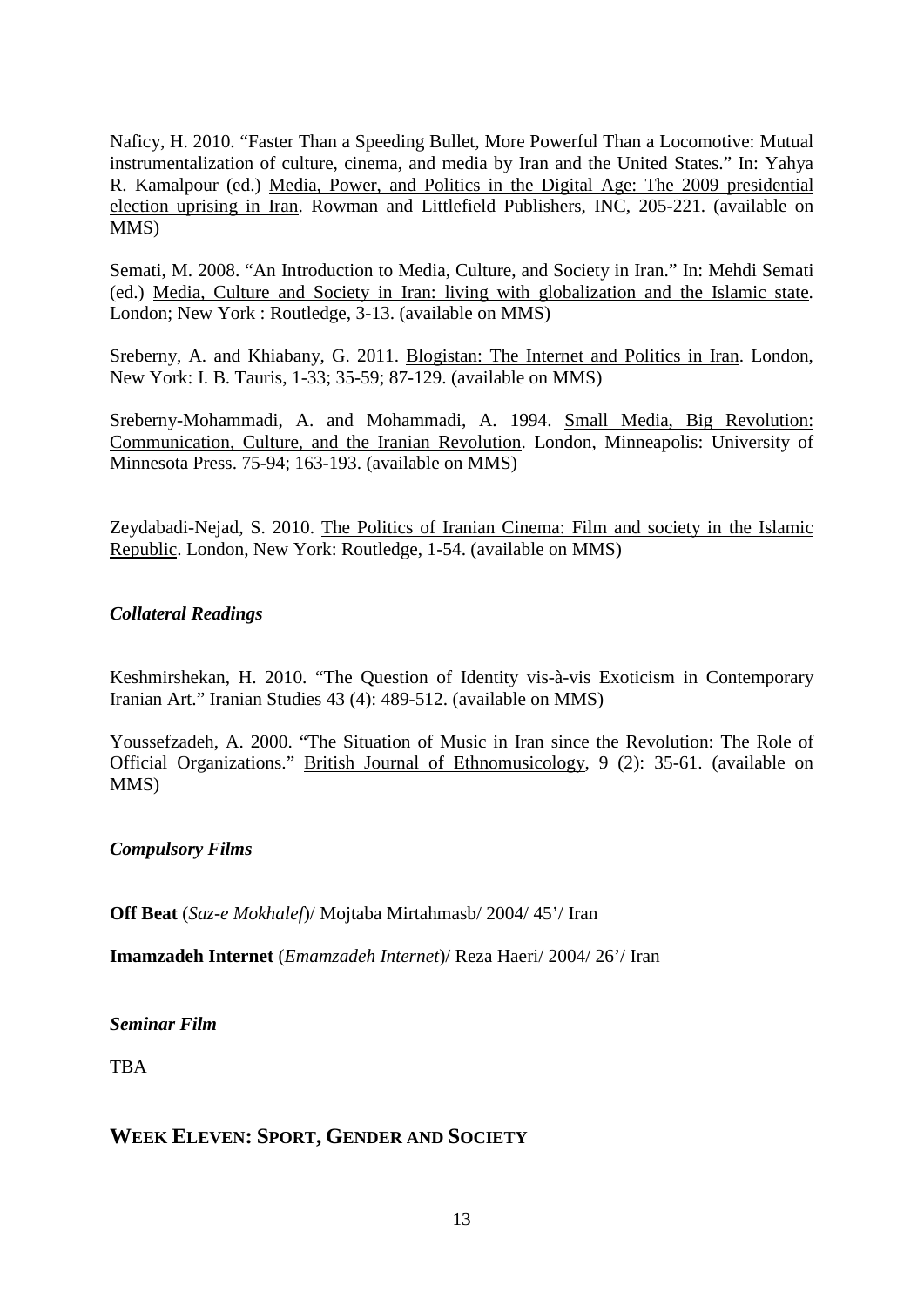#### *Compulsory Readings*

2002. "Special Issue on Sports and Games."Iranian Studies, 35 (4). (available on MMS)

Steel, J and Sophie Richter-Devroe. 2003. "The Development of Women's Football in Iran. A Perspective on the Future for Women's Sport in the Islamic Republic." Iran (41): 315-322. (available on MMS)

#### *Collateral Readings*

Balaghi, S. 2003. "Football and Film in the Islamic Republic of Iran." Middle East Report (229): 54-56. (available on MMS)

*Compulsory Films*

**Here is the Ball, Here is the Field** (*In Guy, In Meydan*)/ Maryam Haghpanah/2007/ 28'/ Iran

**Foot on the Ball**/ Mojtaba Mirtahmasb/ 55'/ 2008/ Iran

*Seminar Film*

**Football, Iranian Style** (*Football Beh Sabk-e Irani*)/ Maziar Bahari/ 2001/ 50'/ Iran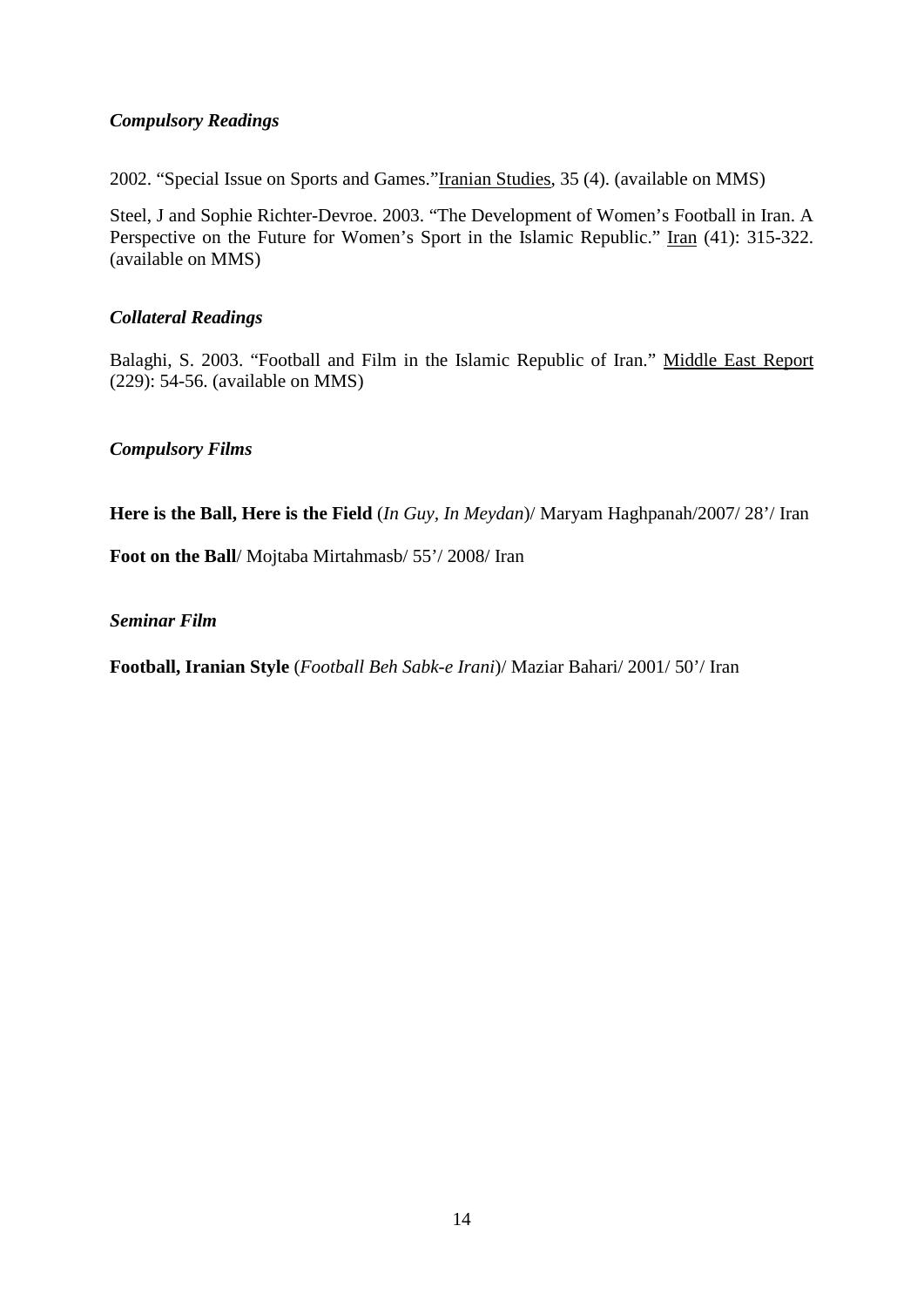# **SA3032 ANTHROPOLOGY OF POST-REVOLUTIONARY IRAN**

# **PUBLIC FILM PRESENTATIONS**

# **WEEK ONE-INTRODUCTION TO THE COURSE**

#### *Seminar Film*

**The Real Fake**/ Nader Talebzadeh/ 2010/ 75'/ Iran

**WEEK TWO-INTRODUCTION TO ANTHROPOLOGY OF/AND IN IRAN Basidji**/ Mehran Tamadon/ 2010/ 114`/ France

# **WEEK THREE: ETHNICITY, RELIGION AND CULTURAL DIVERSITY**

**The Persian Gulf** (*Daryay-e Pars*)/ Manouchehr Tayyab/ 2006/ ?/ Iran

## **WEEK FOUR:IRANIAN SHIISM AND NATIONAL IDENTITY**

**Children of Prophet**/ Sudabeh Mortezai/ 2006/ 90'/ Austria

**WEEK FIVE: SOCIO-CULTURAL IMPACTS OF SHIITE REVOLUTION (1978-9)** 

**Plastic Flowers Never Die**/ Roxanne Varzi/ 34'/ 2008/ USA

**WEEK SIX: WAR, MARTYRDOM AND POPULAR SHIITE CULTURE (1980-88) Behesht Zahra: Mothers of the Martyrs** / Mehran Tamadon/ 2004/ 47'/ France-Iran

**WEEK SEVEN: RITUAL, SPACE AND SACREDNESS**

**TBA** 

**WEEK EIGHT: GENDER ISSUES AND FAMILY**

**TBA**